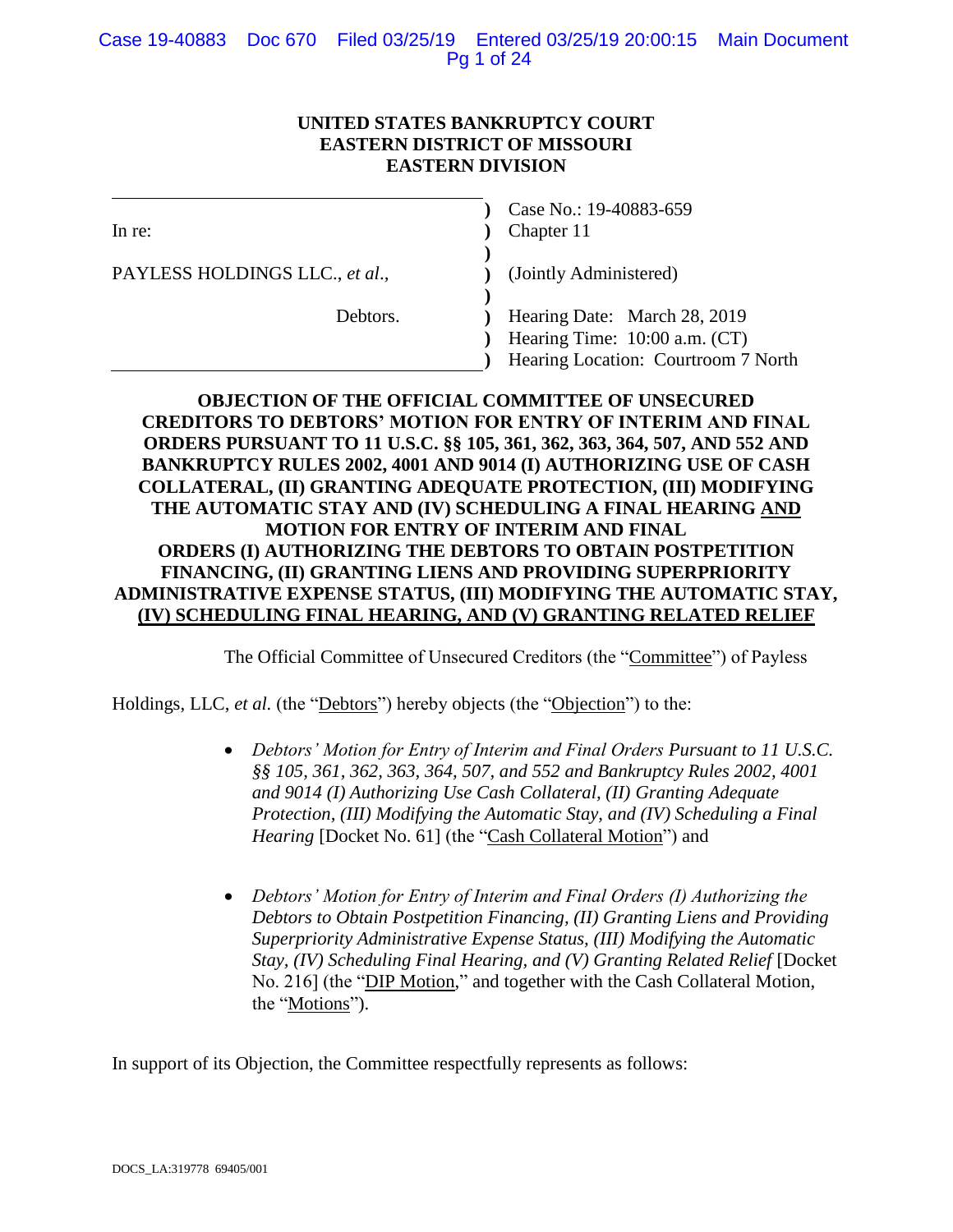#### Case 19-40883 Doc 670 Filed 03/25/19 Entered 03/25/19 20:00:15 Main Document Pg 2 of 24

#### **I.****INTRODUCTION**

1. The Motions should be denied. After a failed reorganization under the protections of this Court, the lenders and Alden are seeking to again use the protections of this Court and to deplete assets that would otherwise be available to pay unsecured creditors to maximize their recovery in a liquidation. If the Lenders and Alden want to use this Court's powers to run their foreclosure sale, they need to pay the freight of the Bankruptcy Case - ALL THE FREIGHT - not just the expenses that they pick and choose. As is set for below, any financing or use of cash collateral should require, among other things, that all administrative claims are assured payment and should not permit the lenders to assert liens and claims on the valuable unencumbered assets that may be the most significant source of recovery for unsecured creditors.

2. The Debtors have ceased operations in North America, and over 2,000 retail stores are being liquidated and closed through going-out-of-business (GOB) sales. The proceeds of the GOB sales are projected to be sufficient enough to pay off \$195 million outstanding under the ABL facility and the \$25 million proposed to be borrowed under the postpetition DIP financing facility in full. Indeed, as the GOB sales are proceeding faster than expected, while the ABL Obligations<sup>1</sup> were originally proposed to be paid in full by April 26, 2019, the full payoff of the ABL Obligations may occur sooner based on Debtors' counsel's statements at the March 14, 2019 hearing.

 $\overline{a}$ 

<sup>1</sup> Terms not defined herein have the meaning ascribed to them in the *Interim Order Pursuant to 11 U.S.C. §§ 105, 361, 362, 363, 364, 507, and 552 (1) Authorizing Use Cash Collateral, (2I) Granting Adequate Protection, (3) Modifying the Automatic Stay, and (4) Scheduling a Final Hearing* [Docket No. 138] (the "Interim Cash Collateral Order") or the *Interim Order (I) Authorizing the Debtor to Obtain Postpetition Financing, (II) Granting Liens and Providing Superpriority Administrative Expense Status, (III) Modifying the Automatic Stay, (IV) Scheduling a Final Hearing, and (V) Granting Related Relief* [Docket No. 265] (the "Interim DIP Order"), as applicable.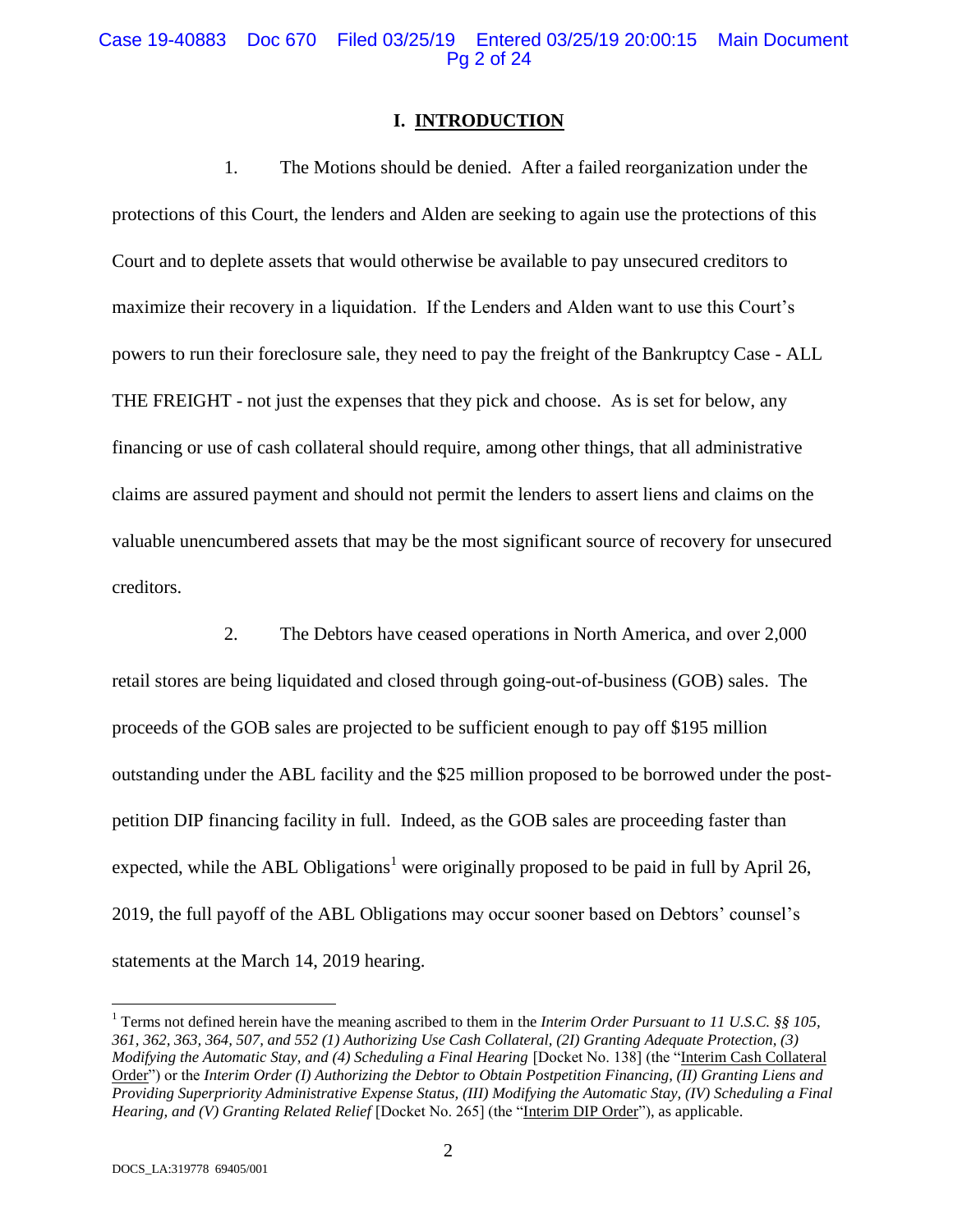#### Case 19-40883 Doc 670 Filed 03/25/19 Entered 03/25/19 20:00:15 Main Document Pg 3 of 24

3. The Debtors also owe over \$277 million to their Prepetition Term Loan Lenders. Although the Prepetition Term Loan Lenders are benefitting substantially from the GOB sales, the proceeds are not expected to be sufficient to pay off the Prepetition Term Loan Obligations in full. *See* Budget (ending projected cash balance of \$30.1 million) [Docket No. 138 at p. 68] Therefore, the Term Lenders must look to the Debtors' interests in their Latin American business, franchise business, and intellectual property assets for the majority of their recovery, which may or not be adequate to pay off their debt in full.

4. The Debtors filed these cases owing unsecured creditors consisting primarily of vendors and suppliers approximately \$225 million. [Docket No. 22 at ¶ 25] Given the Debtors' liquidation of all North American stores, unless there are interested parties for the lease locations, the size of the general unsecured claims pool will increase by hundreds of millions more due to lease rejection damages claims.

5. The only assets that may realistically be available for a distribution to general unsecured creditors in these cases are the unencumbered assets as they existed on the Petition Date, which include commercial tort claims, avoidance actions, and unencumbered portions of the Latin American and franchise businesses, which the Committee believes to be significant. Through the Cash Collateral Motion, the Debtors propose to provide adequate protection liens on all unencumbered assets as well as super-priority claims that can be paid from the proceeds of such assets, in favor of the Prepetition Credit Parties (which includes both the Prepetition ABL and Term Loan Lenders) for diminution in value. The adequate protection liens and super-priority claims for diminution of value allow the Prepetition Credit Parties to make a blatant land grab for the unencumbered assets by arguing that the significant costs (including the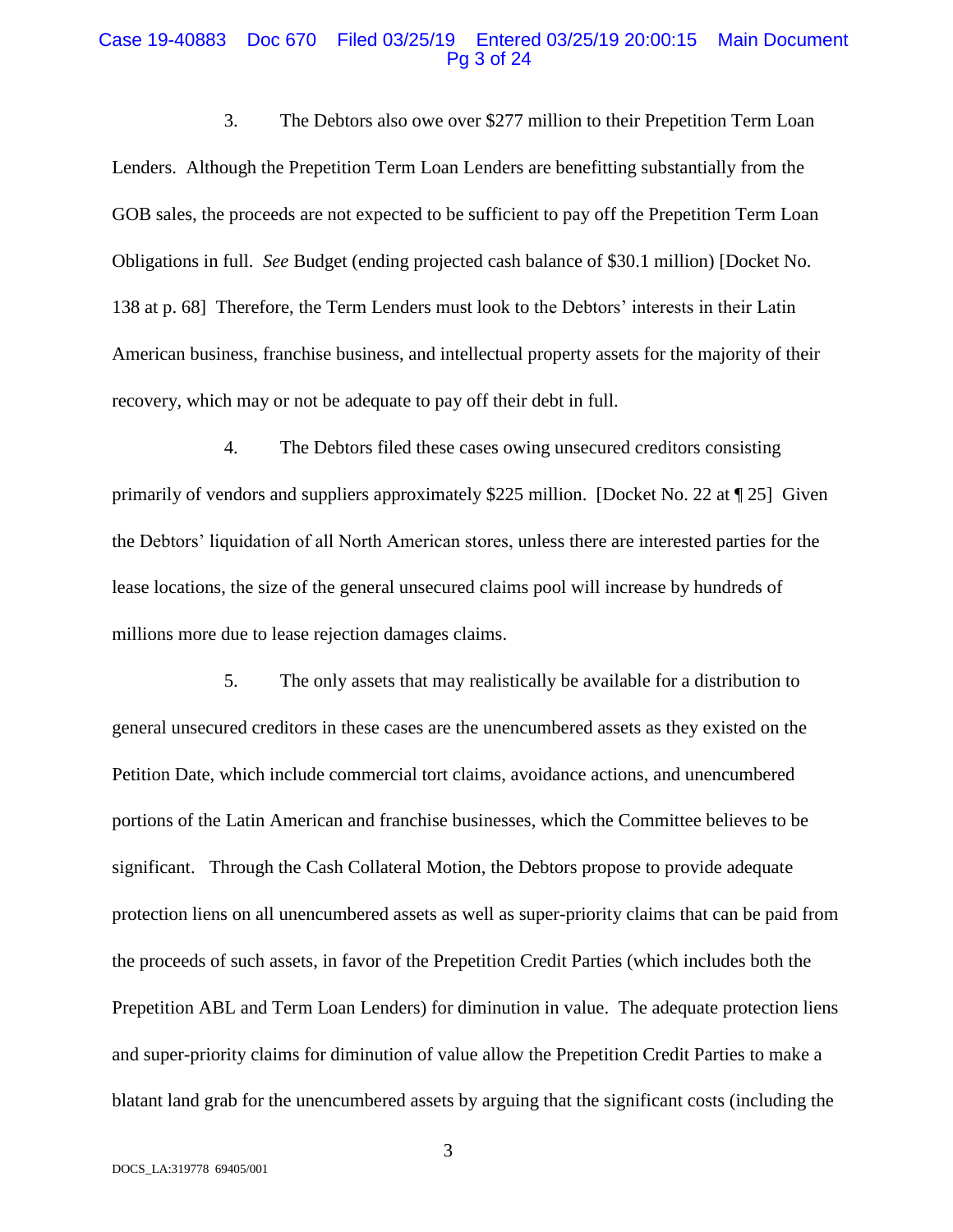#### Case 19-40883 Doc 670 Filed 03/25/19 Entered 03/25/19 20:00:15 Main Document Pg 4 of 24

chapter 11 professional fees) of the GOB liquidation of the money losing North American operations are by definition creating a diminution of value that should be borne by the unencumbered assets, even though the unsecured creditors get no value from the GOB liquidation. These GOB sales are being utilized by the Prepetition Credit Parties to maximize the value of their secured claims, and the unsecured creditors should not be exposed to a subsequent fight over whether the Prepetition Credit Parties' collateral has diminished in value.

6. Through the DIP Motion, which provides funds to the Debtors to purchase augmentation inventory to maximize the value of the GOB sales, the Debtors are proposing to provide direct liens and super-priority claims (not for adequate protection) in all of the unencumbered assets to the DIP Lenders. Again, for the same reasons noted immediately above, the unsecured creditors should not have to fund any hypothetical shortfall to the DIP Lenders when the DIP Lenders are providing such funds to maximize the value of their prepetition secured claims.

7. Additionally, the proposed final orders impose onerous terms that have less to do with providing the Debtors with financing than with gaining immediate leverage over the chapter 11 process and attempting to disadvantage the Committee and unsecured creditors by (i) imposing expedited and completely unrealistic case milestones that will create defaults and provide the lenders with enormous leverage; and (ii) validating and granting releases of all claims relating to insiders, including Alden, which is not even providing any funding under the DIP Facility.

8. Allegations abound over Alden's prepetition conduct and improper role in the DIP negotiations leading to the DIP Facility and, in particular, the facts and circumstances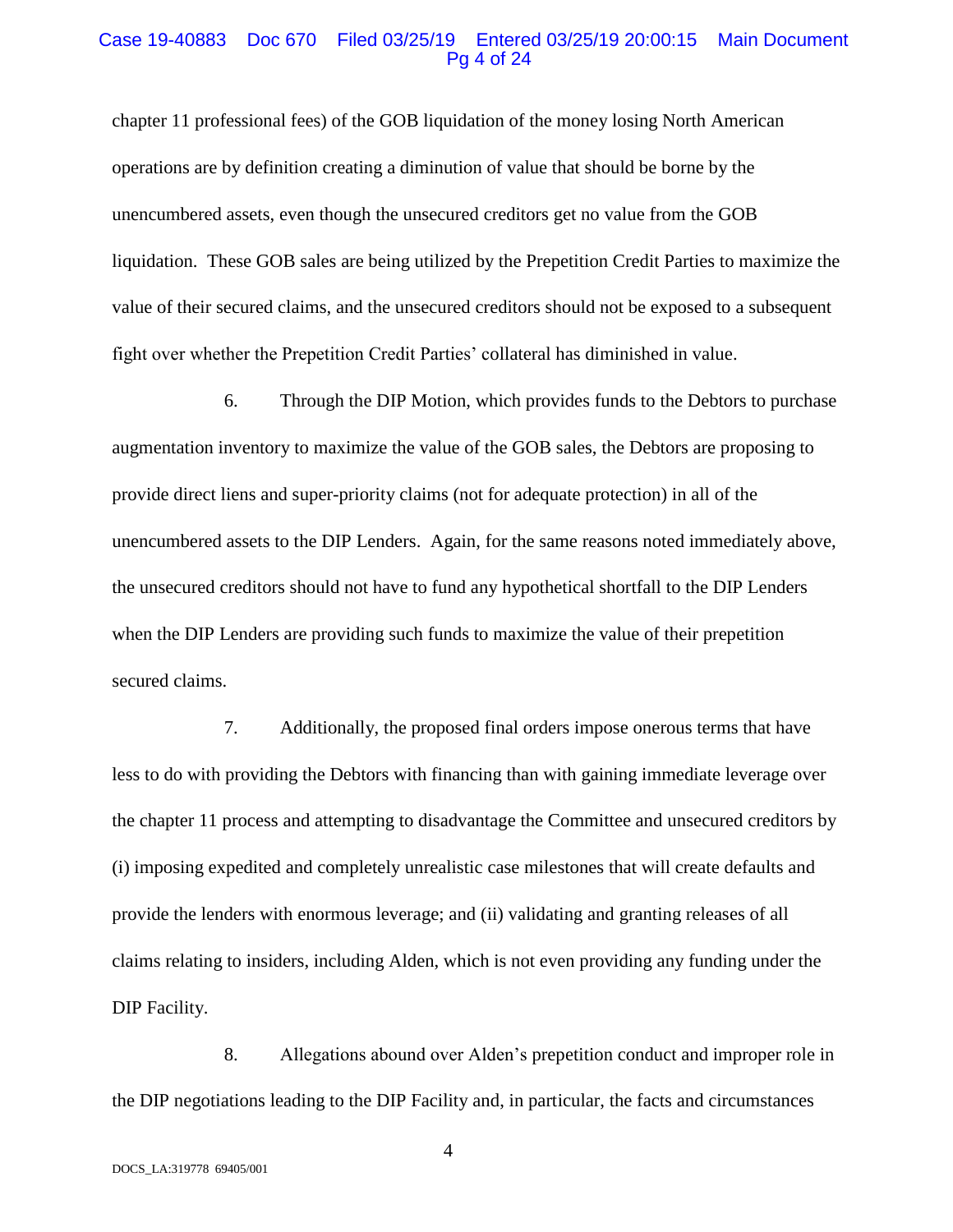#### Case 19-40883 Doc 670 Filed 03/25/19 Entered 03/25/19 20:00:15 Main Document Pg 5 of 24

relating to the Alden release that is proposed under both Motions. Under no circumstances should Alden be provided a release, whether or not that occurs within 270 days or otherwise.

9. The Budget is deficient in fundamental respects. The Budget was filed with a gaping administrative hole for: (i) February stub rent payments; (ii) section 503(b)(9) claims; and (iii) Committee's professional fees (the Budget provides a line item for the Committee's professionals that is 50% less than what the Debtors propose for their claims agent even though the Debtors' professional fees are not subject to any cap). Administrative claimants must take on faith that they will be paid at the end of the case through a plan that may or may not occur. Yet the Debtors are required to grant a permanent section 506(c) waiver for all Prepetition Credit Parties who are proposed to be immunized now from any surcharge at any time in the cases, leaving the estates with no ability to fund the unpaid administrative costs of maintaining and disposing of these remaining assets.

10. Without material modifications, the Committee urges the Court to deny the Motions.

#### **II. STATEMENT OF FACTS**

#### **A. Relevant Background**

11. On March 1, 2019, the Office of the United States Trustee (the "U.S. Trustee") appointed the Committee pursuant to section 1102 of the Bankruptcy Code. The Committee consists of: (i) Moda Shoe, Ltd.; (ii) C and C Accord, Ltd.; (iii) Simon Property Group, Inc.; (iv) Brookfield Property REIT, Inc.; (v) Xiamen C&D Light Industry Co., Ltd.; (vi) Yaquelin Garcia; and (vii) Huge Development, Ltd.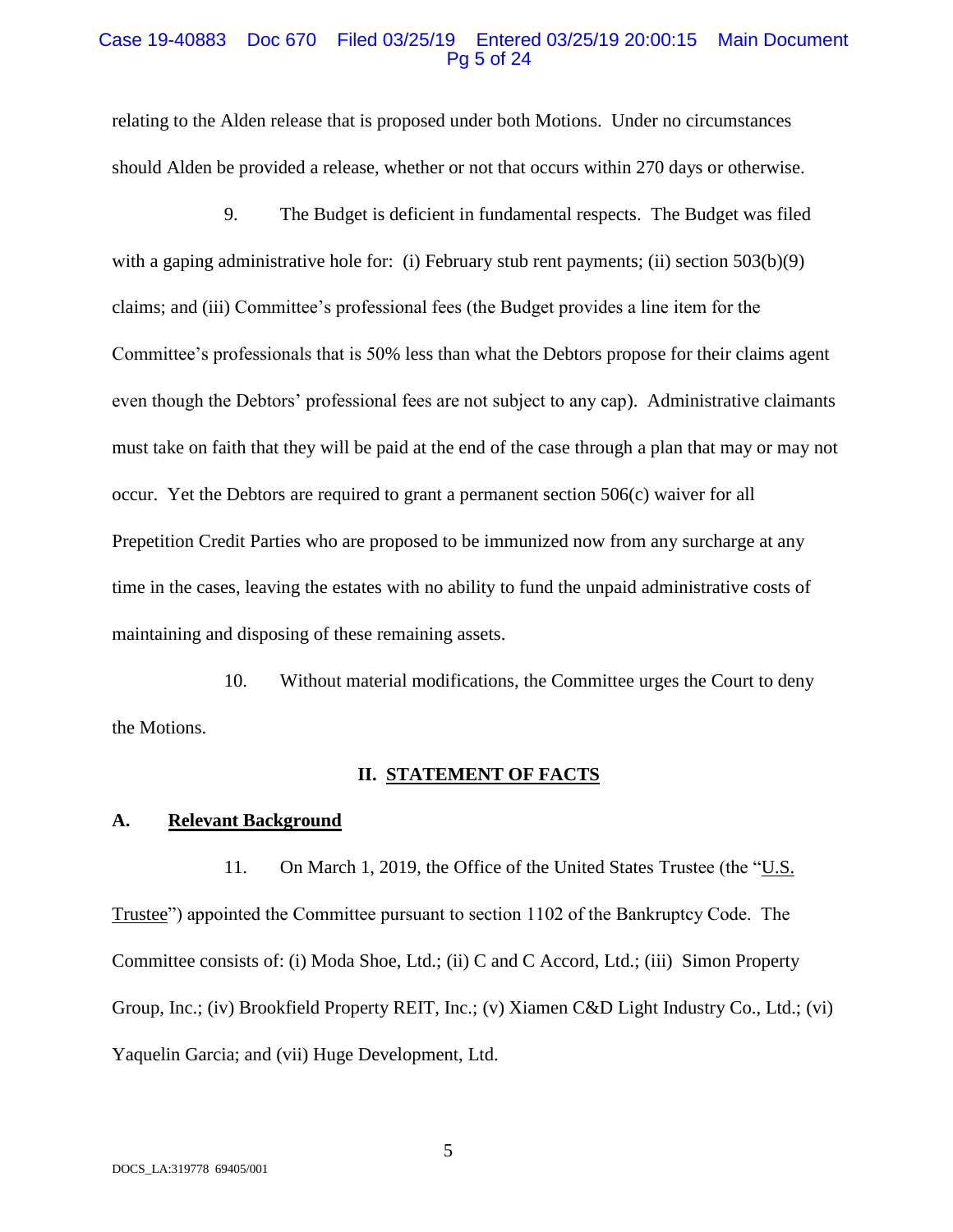# Case 19-40883 Doc 670 Filed 03/25/19 Entered 03/25/19 20:00:15 Main Document Pg 6 of 24

12. Per agreement of the Debtors and the Committee, the Committee's

response deadline to the Motions was extended to March 22, 2019.

# **B. The Cash Collateral Motion**

13. On the Petition Date, the Debtors filed the Cash Collateral Motion, under

which no financing is provided, that provides the Prepetition Credit Parties with every form of

"adequate protection" possible:

- *Full Paydown of ABL*: Based on the budget attached as exhibit A to the Interim Cash Collateral Order (the "Budget"), within ten weeks of the Petition Date or sooner, the Debtors project that they will have liquidated enough of their inventory to have paid down the Prepetition ABL Obligations in full (including replacing outstanding letters of credit) in the amount of *\$195 million*.
- *Payment of Default Interest and Fees*. For the privilege of paying down the ABL Obligations in full, the Debtors propose to pay the Prepetition Lenders default interest, which totals \$1.461 million during the budgeted period, and fees of \$850,000, for a total of **\$2.31 million** of interest and fees. Interim Cash Collateral Order at ¶ 4(a); *see also* Budget.
- *Payment of Lenders' Professionals' Fees*. The Prepetition Credit Parties are paid their professional fees. The Budget provides for *10 sets of the lenders' professionals* to be paid millions of dollars in addition to the millions they were paid pre-petition. Interim Cash Collateral Order at ¶ 23.
- *Liens/Superpriority Claims on Unencumbered Assets*: The Lenders are granted DIP liens and superpriority claims on all assets of the Debtors, including any Avoidance Actions, commercial tort claims, or other unencumbered assets that existed as of the Petition Date, including potentially valuable claims against the Debtors' equity sponsors and the Debtors' unpledged interests in foreign subsidiaries. Interim Cash Collateral Order at  $\P$  4, 5.
- *Stipulations, Waivers, Acknowledgments, Releases*: The Debtors make various stipulations, waivers, and acknowledgments, subject to the Committee's challenge rights, regarding (a) the amount of the Prepetition Obligations; (b) the validity, enforceability, and priority of the Prepetition Credit Parties' interests in the Prepetition Collateral; and (c) the binding nature of the Prepetition Obligations. If no challenge is timely brought, the Prepetition Credit Parties also benefit from broad-ranging releases. *See* Interim Cash Collateral Order at Recital G, ¶ 22.
- *Alden Release*: Unless challenged within 270 days of the date of the Interim Cash Collateral Order, the "Non-Released Parties," which are presumably all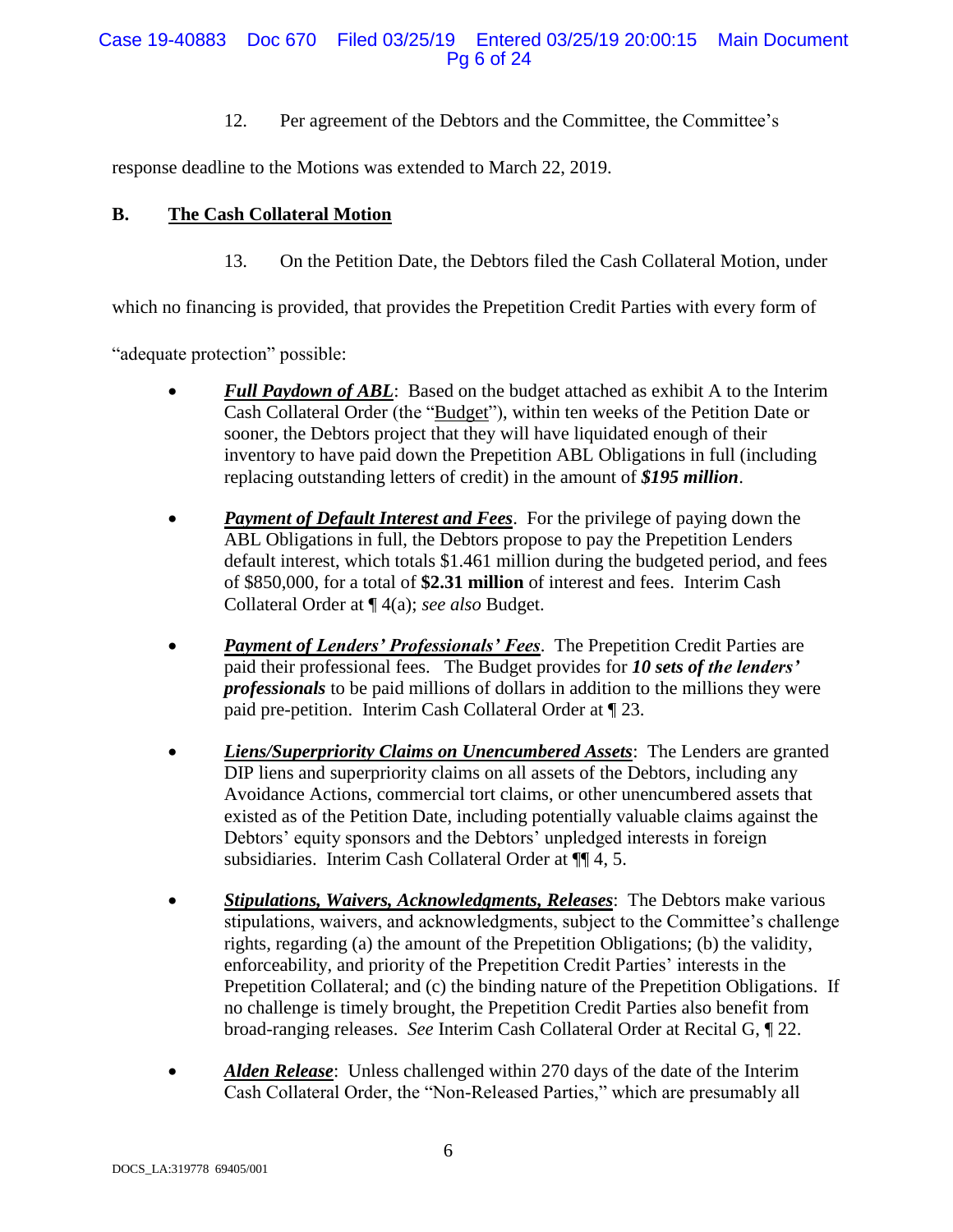Alden-related parties, are also released and receive the benefit of the Debtors' acknowledgements, waivers, and stipulations under the Interim Cash Collateral Order. *See* Interim Cash Collateral Order at ¶ 22(c).

 *Section 506(c) / Marshalling / Equities of the Case Waivers*: The Prepetition Credit Parties will be granted a waiver of the estates' section 506(c) claims, which would insulate them from any surcharge rights that the Debtors may have for the cost of preserving the Postpetition Collateral. Also, the Debtors propose that the equitable remedy of marshalling and the "equities of the case" exception under section 552(b) would not apply to the Lenders with respect to the proceeds of any of the Collateral. Interim Cash Collateral Order at  $\P$  25 – 27.

# **C. The DIP Motion**

14. The Debtors propose to borrow \$25 million from a subset of their

Prepetition Term Lenders, not including Alden (the "DIP Lenders"). The Interim DIP Order

suffers from all of the same infirmities as the Interim Cash Collateral Order noted above.<sup>2</sup> In

addition:

- *Alden Release.* Alden is granted the benefit of broad release and challenge provisions (after 270 days from the Petition Date) in exchange for Alden's agreement (i) to waive the need for a fairness opinion regarding the DIP Facility; and (ii) allowing the guarantor liens at Payless CA Management Ltd. and Payless CO Management Ltd. to be granted under the DIP Facility on a *pari passu* basis with the Alden liens that exist at those entities as a result of the \$44.5 million loan that those entities borrowed pre-petition (the proceeds of which were upstreamed to the Debtors) (the "Latin American Loan"). *See* Interim DIP Order ¶¶ 47, 48. The releases for Alden in the Interim DIP Order are broader than the releases in the Interim Cash Collateral Order.
- *Onerous Case Milestones*. On March 15, 2019, the Debtors filed the DIP credit agreement in connection with the DIP Motion [Docket No. 576] (the "DIP Credit Agreement"). As noted further below, the case milestones will destroy value and must be extended.

 $\overline{a}$ <sup>2</sup> Under the Interim DIP Order (paragraph 4(d)), the massive 280 page DIP Credit Agreement was supposed to be filed on March 7, but was not filed until Friday, March 15, at 12:30 p.m. Thus the Committee reserves the right to make comments on the DIP Credit Agreement prior to the hearing.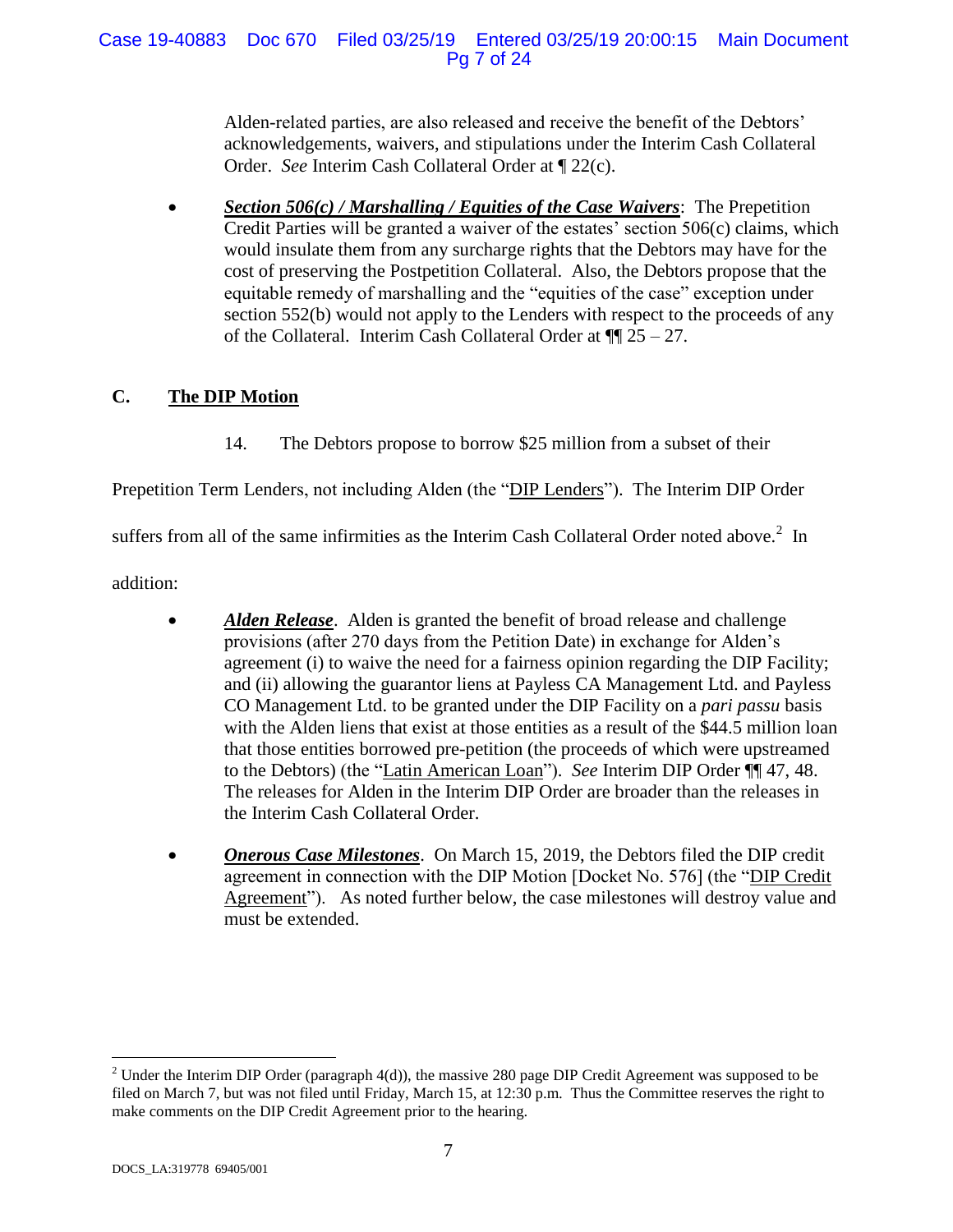#### Case 19-40883 Doc 670 Filed 03/25/19 Entered 03/25/19 20:00:15 Main Document Pg 8 of 24

#### **III. OBJECTIONS**

# **A. Unencumbered Assets Should Remain Unencumbered and Free from Super-priority Claims for the Benefit of the Estates**

15. As previously noted, the Cash Collateral Motion provides adequate protection liens and super-priority claims that attach to all of the unencumbered assets of these estates for diminution of value, and the DIP Motion provides for direct liens and super-priority claims that attach to such unencumbered assets. The Committee has only recently been appointed and begun its investigation, but preliminarily, the Debtors' unencumbered assets likely include: (i) avoidance actions; (ii) commercial tort claims; (iii) (2,300 leasehold interests; and (iv) interests in certain foreign subsidiaries that were wholly unencumbered or only partially encumbered as of the Petition Date.

16. A court should approve a proposed debtor in possession financing only if such financing "is in the best interest of the general creditor body." *In re Roblin Industries, Inc.,* 52 B.R. 241, 244 (Bankr. W.D.N.Y. 1985) (*citing In re Vanguard Diversified, Inc.,* 31 B.R. 364, 366 (Bankr. E.D.N.Y. 1983). *See also In re Tenney Village Co., Inc.*, 104 B.R. 562, 569 (Bankr. D. N.H. 1989) ("The Debtor's pervading obligation is to the bankruptcy estate and, derivatively, to the creditors who are its principal beneficiaries"). Moreover, the proposed financing must be "fair, reasonable, and adequate." *In re Crouse Group, Inc.*, 71 B.R. 544, 546 (Bankr. E.D. Pa. 1987). Postpetition financing also should not be authorized if its primary purpose is to benefit or improve the position of a particular secured lender. *See, e.g., In re Aqua Assocs.*, 123 B.R. 192, 195-98 (Bankr. E.D. Pa. 1991) ("[C]redit should not be approved when it is sought for the primary benefit of a party other than the debtor."); *In re Ames Dep't Stores, Inc.*, 115 B.R. 34, 37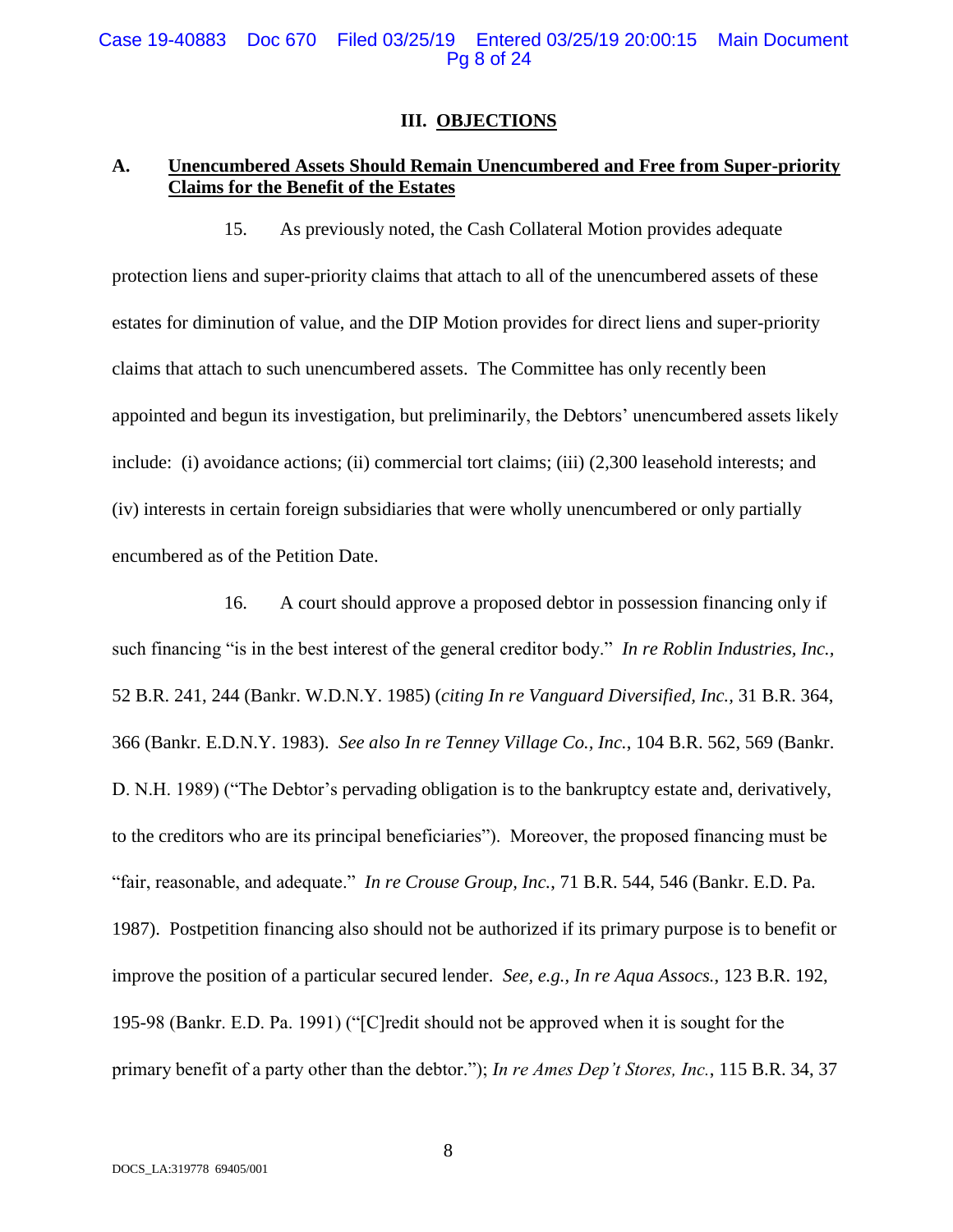#### Case 19-40883 Doc 670 Filed 03/25/19 Entered 03/25/19 20:00:15 Main Document Pg 9 of 24

(Bankr. S.D.N.Y. 1990) ("[A] proposed financing will not be approved where it is apparent that the purpose of the financing is to benefit a creditor rather than the estate."); *Tenney Village*, 104 B.R. at 568 (debtor in possession financing terms must not "pervert the reorganizational process from one designed to accommodate all classes of creditors and equity interests to one specially crafted for the benefit of the [secured creditor]").

17. Avoidance actions are uniquely for the benefit of general creditors of the estate, not secured creditors, and are rarely encumbered in favor of secured lenders. The intent behind avoidance powers and a debtor's power to bring causes of actions is to allow the debtorin-possession to gain recoveries for the benefit of all unsecured creditors. *See Buncher Co. v. Official Comm. of Unsecured Creditors of GenFarm Ltd. P'ship. IV*, 229 F.3d 245, 250 (3d Cir. 2000); *In re Sweetwater*, 55 B.R. 724, 734 (D. Utah 1985) (avoiding powers are meant to benefit creditors generally and promote equitable distribution among all creditors). Accordingly, bankruptcy courts customarily restrict the ability of debtors-in-possession to pledge avoidance actions and their proceeds as security. *See, e.g., In re Goold Electronics Corp.*, 1993 WL 408366, at \*3-4 (N.D. Ill. Sep. 22, 1993) (vacating DIP financing order to the extent that the order granted the lender a security interest in the debtor's preference actions).

18. A financing proposal that contemplates a delegation or compromise of the debtor's fiduciary responsibilities is especially problematic. *Tenney Village*, 104 B.R. at 569 (denying approval of proposed debtor-in-possession financing that was so onerous as to violate the debtors' fiduciary obligations to the estate); *Roblin*, 52 B.R. at 243 (denying approval of proposed debtor-in-possession financing where, as a condition to extending the loan, the debtors were required to waive avoidance actions against the lenders in violation of their fiduciary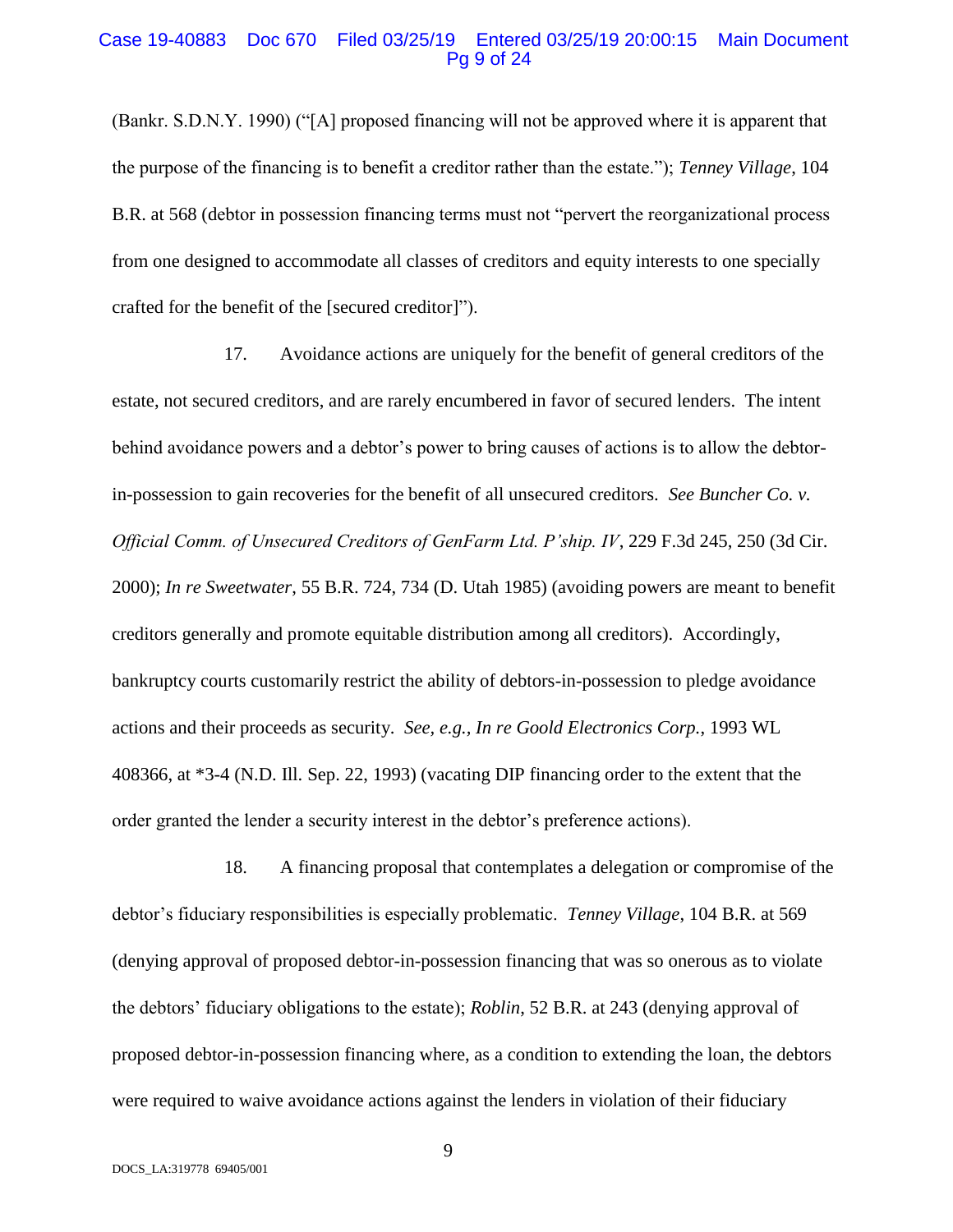#### Case 19-40883 Doc 670 Filed 03/25/19 Entered 03/25/19 20:00:15 Main Document Pg 10 of 24

duties); *In re Big Rivers Elec. Corp.*, 233 B.R. 726, 736 (Bankr. W.D. Ky. 1998) (agreements requiring a debtor to breach its fiduciary duties are illegal under the Bankruptcy Code and applicable state law). Bankruptcy courts "should not ignore the basic injustice of an agreement in which a debtor, acting out of desperation, has compromised the rights of unsecured creditors." *In re FCX, Inc.*, 54 B.R. 833, 838 (Bankr. E.D. N.C. 1985); *accord In re Defender Drug Stores, Inc.*, 145 B.R. 312, 317 (9th Cir. BAP 1992) (recognizing that debtors-in-possession "generally enjoy little negotiating power" with secured lenders, "particularly where the lender has a prepetition lien on cash collateral," resulting in "terms that harm the estate and creditors").

19. Bankruptcy Courts across the country agree and exclude unencumbered assets from the scope of adequate protection liens and superpriority claims. *See, e.g., In re Gymboree Group, Inc*., Case No. 19-30258 (KLP), Docket No. 348 at ¶¶ 15, 18 (Bankr. E.D. Va. Feb. 15, 2019) (excluding avoidance actions, commercial tort claims, and the proceeds thereof from adequate protection liens and claims); *In re Frank Theatres Bayonne/South Cove, LLC*, Case No. 18-34808 (SLM), Docket No. 212 at ¶ 3(b)-(c) (Bankr. D. N.J. Jan. 28, 2019) (same); *In re Promise Healthcare Group, LLC*, Case No. 18-12491 (CSS), Docket No. 218 at  $\P$  [12, 14] (Bankr. D. Del. Dec. 4, 2018) (excluding avoidance actions and the proceeds thereof and commercial tort claims and the proceeds thereof, in part, from adequate protection liens and claims); *In re Aralez Pharmaceuticals US Inc.*, Case No. 18-12425 (MG), Docket No. 98 at ¶ 15(i)-(ii) (Bankr. S.D.N.Y. Sept. 14, 2018) (providing that adequate protection liens only attach to Prepetition Collateral and further providing that adequate protection claims cannot be paid out of the proceeds of avoidance actions); *In re The Weinstein Company Holdings LLC*, Case No. 18-10601 (MFW), Docket No. 267 at ¶ 12(d)-(e)(Bankr. D. Del. Apr. 19, 2018) (excluding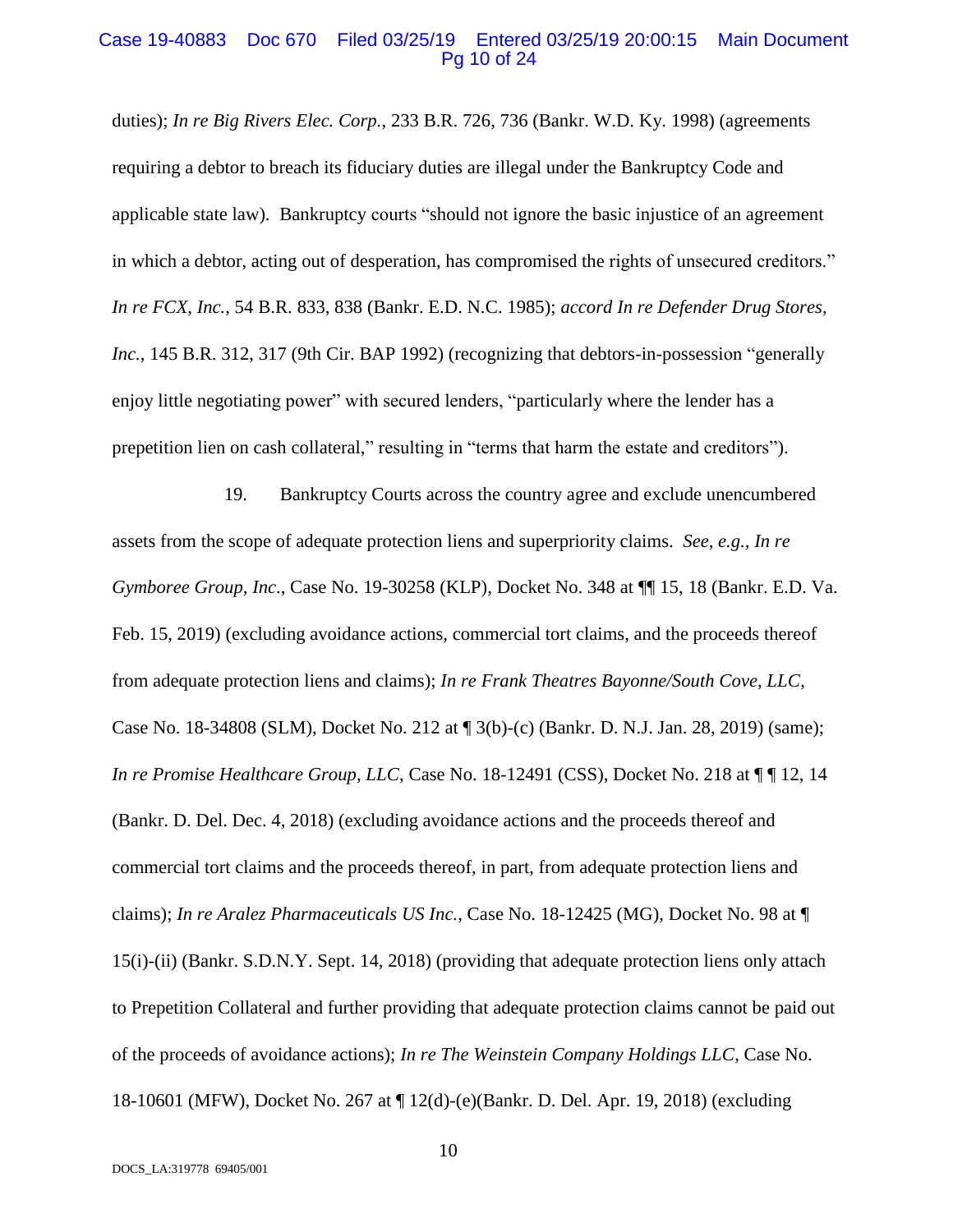#### Case 19-40883 Doc 670 Filed 03/25/19 Entered 03/25/19 20:00:15 Main Document Pg 11 of 24

avoidance actions and commercial tort claims from adequate protection liens and claims); *In re SFX Entertainment, Inc.*, Case No. 16-10238 (MFW), Docket No. 203 at ¶ 11(a)(i)-(ii) (Bankr. D. Del. Mar. 8, 2016) (excluding avoidance actions and the proceeds thereof from adequate protection liens and claims).

20. The Court should not condone this end-run around what could likely be the only sources of meaningful recovery for unsecured creditors. The final orders approving the Motions should make clear that no DIP Liens or Adequate Protection Liens shall attach to unencumbered assets, including avoidance actions or proceeds, and that the superpriority claims shall not be payable from proceeds thereof.

# **B. The Alden Release is Inappropriate**

21. As the Court is aware, the Ad Hoc Group of Prepetition Term Lenders and Axar Capital Management have raised numerous allegations regarding Alden's prepetition conduct as the controlling entity of the Debtors, including that: (1) the Debtors caused nondebtor Payless CA to "borrow" \$45 million from Alden that had little benefit on the Debtors, but permitted Alden to gain a senior position with respect to other term loan lenders; (2) that Debtors recently and inexplicably leased office space in Dallas from an Alden affiliate; and (3) Debtors entered into a shared services contract with Aerosoles, and Alden-affiliated company, raising numerous questions as to the appropriateness of that transaction.

22. Moreover, such parties allege that postpetition Alden inappropriately controlled the process to obtain competing bids on the DIP Facility in order to obtain a short claims deadline against insiders such as itself. *See, e.g., Joint Limited Objection and Reservation of Rights of the Ad Hoc Group of Prepetition Term Loan Lenders and Axar Capital Management*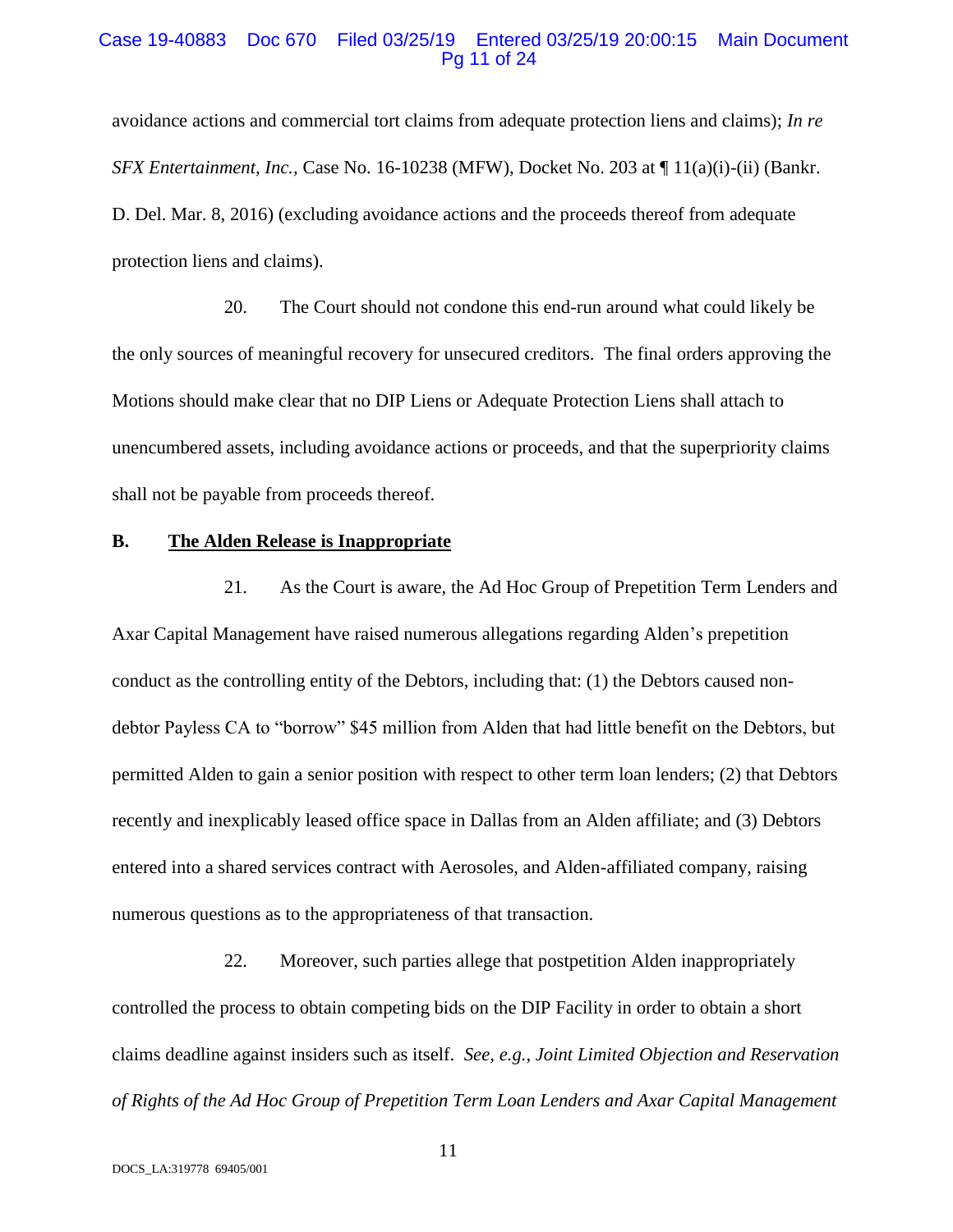#### Case 19-40883 Doc 670 Filed 03/25/19 Entered 03/25/19 20:00:15 Main Document Pg 12 of 24

*to the Debtors' Applications to Retain Counsel* [Docket No. 444]; March 14, 2019 Hearing Tr. (arguments made re same).

23. Any transaction among debtors and insiders, such as the one contemplated in these cases between the Debtors and its majority equity owner/term loan lender, Alden, is subject to a heightened standard of scrutiny. *See Pepper v. Litton*, 308 U.S. 295, 307-08 (1939); *Stalnaker v. Gratton (In re Rosen Auto Leasing, Inc.)*, 346 B.R. 798, 804 (8th Cir. BAP 2006) ("An insider is one who has a sufficiently close relationship with the debtor that his or her conduct should be subject to closer scrutiny than those dealing at arm's length with the debtor."); *In re Auto Style Plastics, Inc.*, 269 F.3d 726, 745 (6th Cir. 2001).

24. Alden Global Capital ("Alden"): (i) holds 66.5% of the Debtors' equity interests; (ii) holds a majority (3/5) of the seats on the Debtors' Board of Managers, including Heath Freeman, who is Alden's President; (iii) controls the Debtors' day-to-day management through its appointed interim CEO, Martin Wade III; (iv) is a Term Lender to the Debtors; (v) is a term lender to certain of the Debtors' non-debtor Latin American affiliates in connection with the August 2018 Latin American Loan; and (vi) is the landlord to the Debtors on their headquarters lease.

25. Although Alden attempted to obtain a short challenge period of 60 days, it ended up with a 270 day challenge period. In light of Alden's inappropriate conduct in the DIP negotiations described by the Ad Hoc Group of Prepetition Term Lenders and Axar Capital Management, there should be no limitation on the Debtors' estates' ability to assert claims against Alden and any attempt to restrict such claims to any challenge period with respect to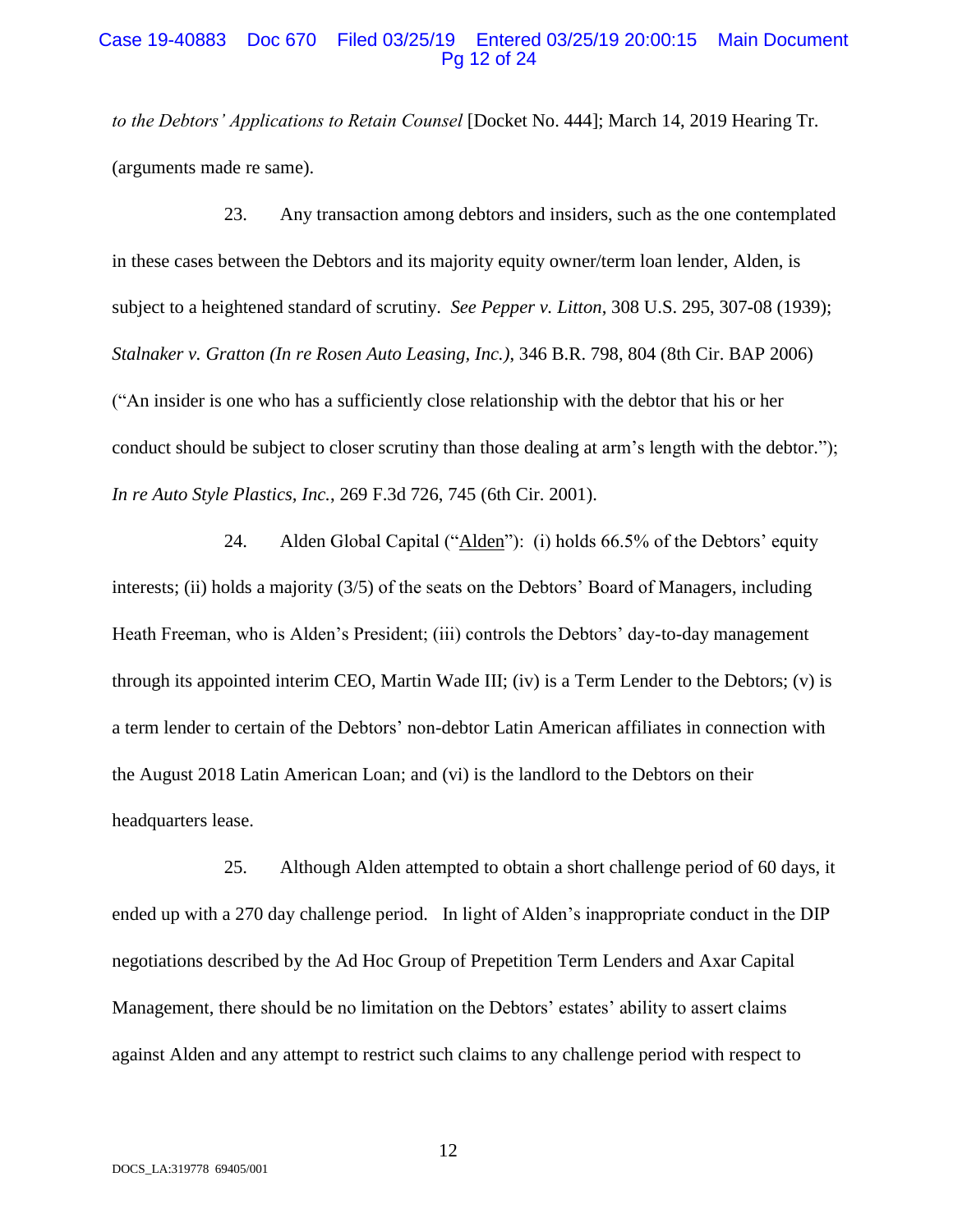#### Case 19-40883 Doc 670 Filed 03/25/19 Entered 03/25/19 20:00:15 Main Document Pg 13 of 24

Alden and other insiders should be denied. *See* Interim Cash Collateral Order at Recital at ¶ 22(c); Interim DIP Order at ¶ 47.

26. Moreover, while the Debtors do not receive any consideration in the form of new money and the only thing being offered by Alden are concessions to the other Term Lenders who are DIP Lenders, Alden is granted a full release of estate claims under both Motions. The releases are extremely broad and go well beyond what would be considered "market" in cash collateral and financing orders. While the release in the Cash Collateral Order is limited to matters related to the Prepetition Debt, the release in the DIP Financing Order covers any and all actions by Alden or any of its related parties, related to the Debtor, including breach of fiduciary duty claims against officers and directors (the "Alden Claims").

27. The Debtors will argue that because parties in interest have 270 days to investigate Alden and oppose the releases, there is no harm in granting the contingent releases. However, for the reasons set forth below, because the top two Debtor parent entities on the corporate organizational chart (Payless Holdings LLC and Payless Intermediate Holdings LLC) are Delaware LLCs and the Alden Directors are directors of a Delaware LLC, arguably neither the Committee nor any creditor can obtain derivative standing to prosecute claims against Alden as a matter of law. As such, the 270-day challenge period is rendered meaningless because the only parties that would have standing to bring such claims (a chapter 11 trustee, chapter 7 trustee, examiner, or a liquidating trustee under a Plan), do not currently exist. The Alden Challenge Period effectively creates a hard deadline, well in advance of the expiration of 270 days, by which time an estate fiduciary must be appointed, then investigate, and assert such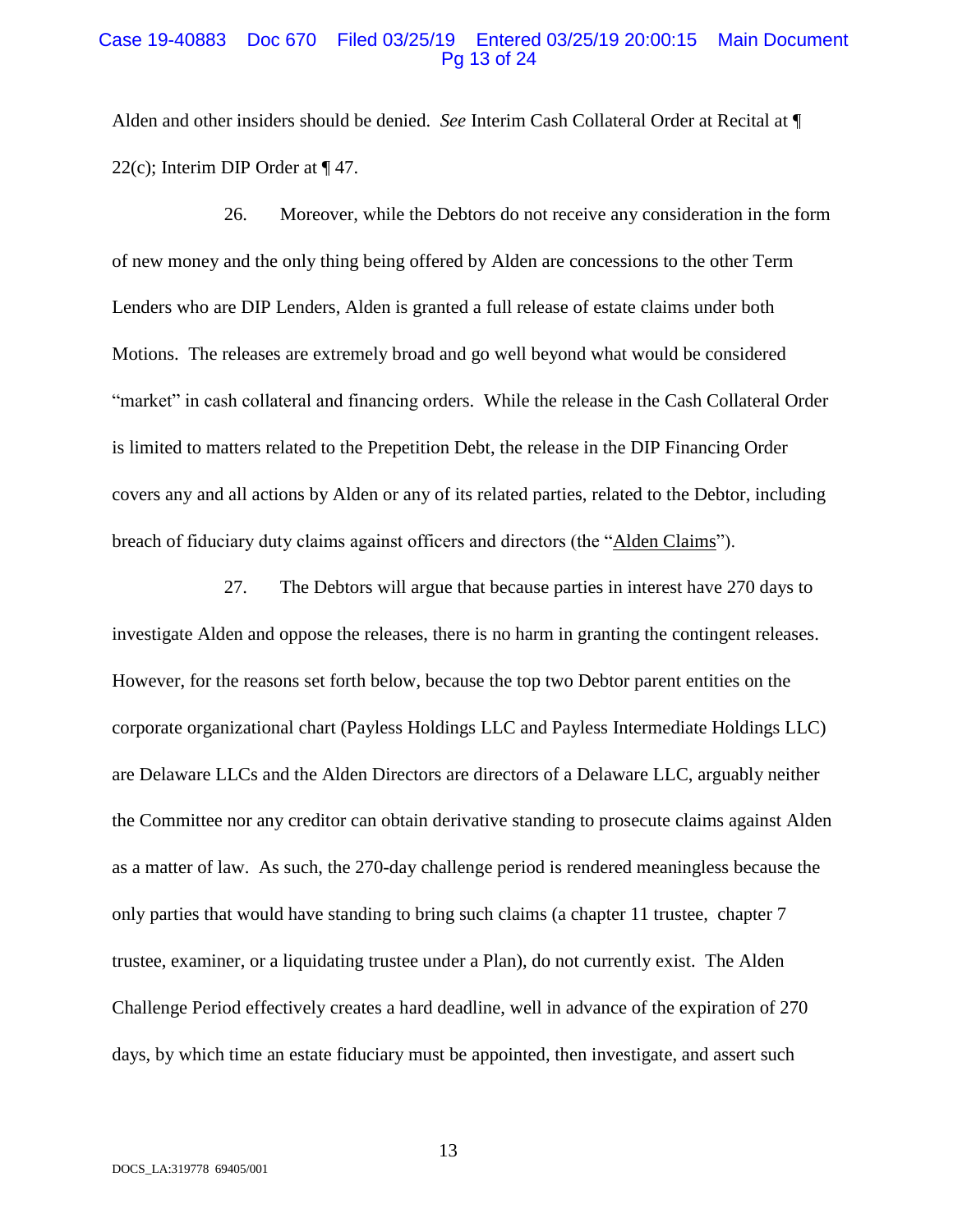#### Case 19-40883 Doc 670 Filed 03/25/19 Entered 03/25/19 20:00:15 Main Document Pg 14 of 24

claims.<sup>3</sup> If, as the Debtors' milestones suggest, a plan were to be confirmed by June 28, 2019 and becomes effective 30 days later, a plan trustee would have only 110 days (not the proposed 270 days) to investigate and bring the claims.

28. Specifically, recent decisions cast doubt on whether a creditors' committee can obtain standing to prosecute claims of a debtor LLC formed in Delaware against officers, directors, managers, and members. In *CML V LLC v. Bax*, 6 A.3d 238 (Del. Ch. 2010), the Delaware Court of Chancery held that creditors of an LLC cannot be granted derivative standing to sue fiduciaries of the LLC for breach of fiduciary duty even if the LLC is insolvent. The court relied on the language of Delaware Code title 6, sections  $18-1001^4$  and  $18-1002.^5$  The decision creates a different rule for LLCs than for corporations; creditors of an insolvent corporation can obtain derivative standing to sue officers, directors, or controlling stockholders for breach of fiduciary duty. *See N. Am. Catholic Educ. Programming Found. v. Gheewalla*, 930 A.2d 92, 101 (Del. 2007).

# 29. In *Official Comm. v. Comvest Grp. Holdings (In re HH [Liquidation,](https://advance.lexis.com/api/document/collection/cases/id/5RG5-DP01-JPGX-S001-00000-00?page=180&reporter=1210&cite=2018%20Bankr.%20LEXIS%20140&context=1000516)*

*[LLC\),](https://advance.lexis.com/api/document/collection/cases/id/5RG5-DP01-JPGX-S001-00000-00?page=180&reporter=1210&cite=2018%20Bankr.%20LEXIS%20140&context=1000516)<sup>6</sup>* the Delaware bankruptcy court concluded *post-trial* that a creditors' committee of an LLC debtor cannot obtain standing to sue the fiduciaries of the debtor for breach of duty even in the face of a court-approved stipulation between the debtor and the committee granting

 $\overline{a}$ 

 $3$  Although the Committee may move to extend the 270-day Challenge Period for cause under the Interim DIP Order, that same ability does not appear to exist under the Interim Cash Collateral Order.

<sup>&</sup>lt;sup>4</sup> "A member or an assignee of a limited liability company interest may bring an action in the Court of Chancery in the right of a limited liability company to recover a judgment in its favor if managers or members with authority to do so have refused to bring the action or if an effort to cause those managers or members to bring the action is not likely to succeed." 6 Del. Code § 18-1001.

 $<sup>5</sup>$  "In a derivative action, the plaintiff must be a member or an assignee of a limited liability company interest at the</sup> time of bringing the action and: (1) At the time of the transaction of which the plaintiff complains; or (2) The plaintiff's status as a member or an assignee of a limited liability company interest had devolved upon the plaintiff by operation of law or pursuant to the terms of a limited liability company agreement from a person who was a member or an assignee of a limited liability company interest at the time of the transaction." 6 Del. Code § 18-1002. 6 Nos. 15-11874, [16-51204,](https://advance.lexis.com/api/document/collection/cases/id/5RG5-DP01-JPGX-S001-00000-00?page=180&reporter=1210&cite=2018%20Bankr.%20LEXIS%20140&context=1000516) 2018 Bankr. LEXIS 140, at \*180 (Bankr. D. Del. Jan. 22, 2018).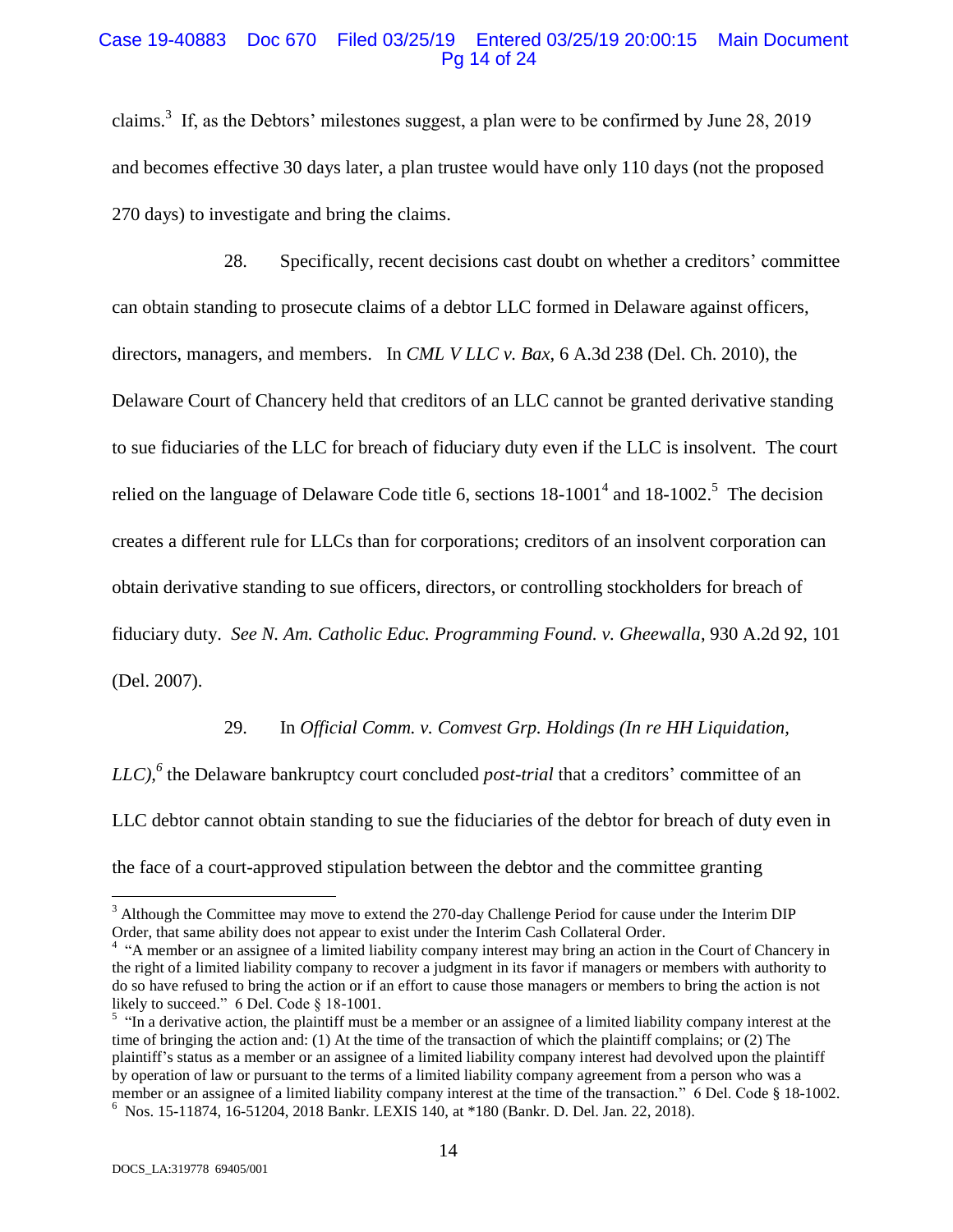#### Case 19-40883 Doc 670 Filed 03/25/19 Entered 03/25/19 20:00:15 Main Document Pg 15 of 24

derivative standing to the committee to prosecute the claims. Relying on *Bax*, the court interpreted the language of section 18-1002, which prescribes the proper plaintiff in a derivative action against an LLC. The statute requires that "the plaintiff must be a member or an assignee of [an LLC] interest."<sup>7</sup> The court said, "The Committee is neither a member nor an assignee. Under the plain language of the statute, the Committee has no standing to bring a breach of fiduciary duty claim." *Comvest*, 590 B.R. at 284.

30. The *Comvest* court distinguished *Stanziale v. MILK072011, LLC (In re Golden Guernsey Dairy*),<sup>8</sup> which allowed a chapter 7 trustee to sue fiduciaries of an LLC debtor for breach of fiduciary duty. Unlike a chapter 7 trustee, who is empowered by statute to act as "the sole representative of the estate with the authority to sue and be sued," a creditors' committee is a collection of unsecured creditors.<sup>9</sup> "Its rights to assert derivative claims are limited to the derivative standing of its members, none of whom have standing as creditors of a Delaware LLC to assert derivative claims of breach of fiduciary duty on behalf of the company."<sup>10</sup>

31. The Committee expects the DIP Lenders to argue that granting Alden a release was necessary in order to provide the DIP Lender with guarantor liens at Payless CA Management Ltd. and Payless CO Management Ltd on a *pari passu* basis with the Alden liens that exist at those entities as a result of the \$44.5 million loan that those entities borrowed prepetition. While this may or may not be true, there is no reason why the Debtors' estates claims against Alden – which are unencumbered and, if valid, will inure to the benefit of general

 $\overline{a}$ 

 $7\,$  6 Del. Code § 18-1002.

<sup>8</sup> 548 B.R. 410, 413 (Bankr. D. Del. 2015).

<sup>9</sup> 2018 Bankr. LEXIS 140, at \*180.

<sup>10</sup> *Id.* citing *CML V, LLC v. Bax*, 6 A.3d 238, 242 (Del. Ch. 2010), *aff'd*, 28 A.3d 1037 (Del. 2011).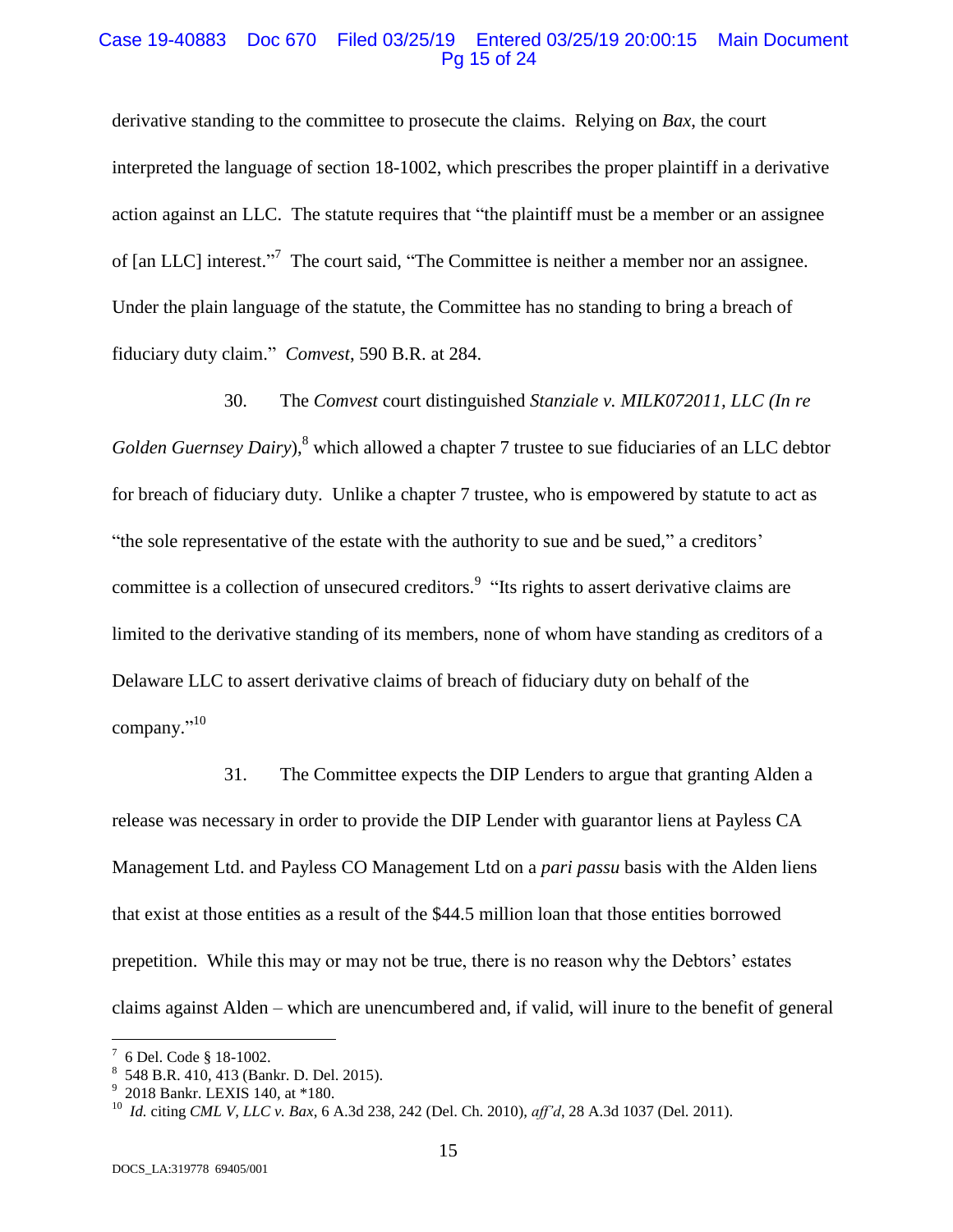### Case 19-40883 Doc 670 Filed 03/25/19 Entered 03/25/19 20:00:15 Main Document Pg 16 of 24

unsecured creditors – should be restricted in any way to facilitate a liquidation process that only benefits the DIP Lenders and the Prepetition Credit Parties.

#### **C. The Proposed Section 506(c)/552/ Marshaling Waivers Are Inappropriate.**

32. The Budget fails to provide for payment of all administrative expenses necessary to operate these cases. In particular, the Debtors fail to provide for the payment of February 2019 rent in the Budget, or the portion of stub rent that came due post-petition. Similarly, the Budget fails to provide for 503(b)(9) claims that may exist in these cases. However, certain administrative claims are accounted for in the Budget and do not have to wait until the end of the case to be assured of payment, such as certain professional fees.

33. Yet, the Debtors propose to grant a permanent section 506(c) surcharge waiver as well as a section 552 "equities of the case" waiver for the benefit of the DIP Lenders and the Prepetition Credit Parties. Interim DIP Order ¶ 30; Interim Cash Collateral Order ¶¶ 25- 27. The waiver of 506(c) surcharge rights would eliminate an important avenue of recovery for the estates and will increase the risk that the costs of the GOB sale and liquidation will be borne by unsecured creditors rather than the secured creditors that already are the primary or sole beneficiaries of the process. This contravenes the essential purpose of section 506(c). *See Precision Steel Shearing v. Fremont Fin. Corp. (In re Visual Indus.)*, 57 F.3d 321, 325 (3d Cir. 1995) ("[Section] 506(c) is designed to prevent a windfall to the secured creditor . . . The rule understandably shifts to the secured party . . . the costs of preserving or disposing of the secured party's collateral, which costs might otherwise be paid from the unencumbered assets of the bankruptcy estate . . .") (internal citation omitted); *see also In re Codesco, Inc.*, 18 B.R. 225, 230 (Bankr. S.D.N.Y. 1982) ("The underlying rationale for charging a lienholder with the costs and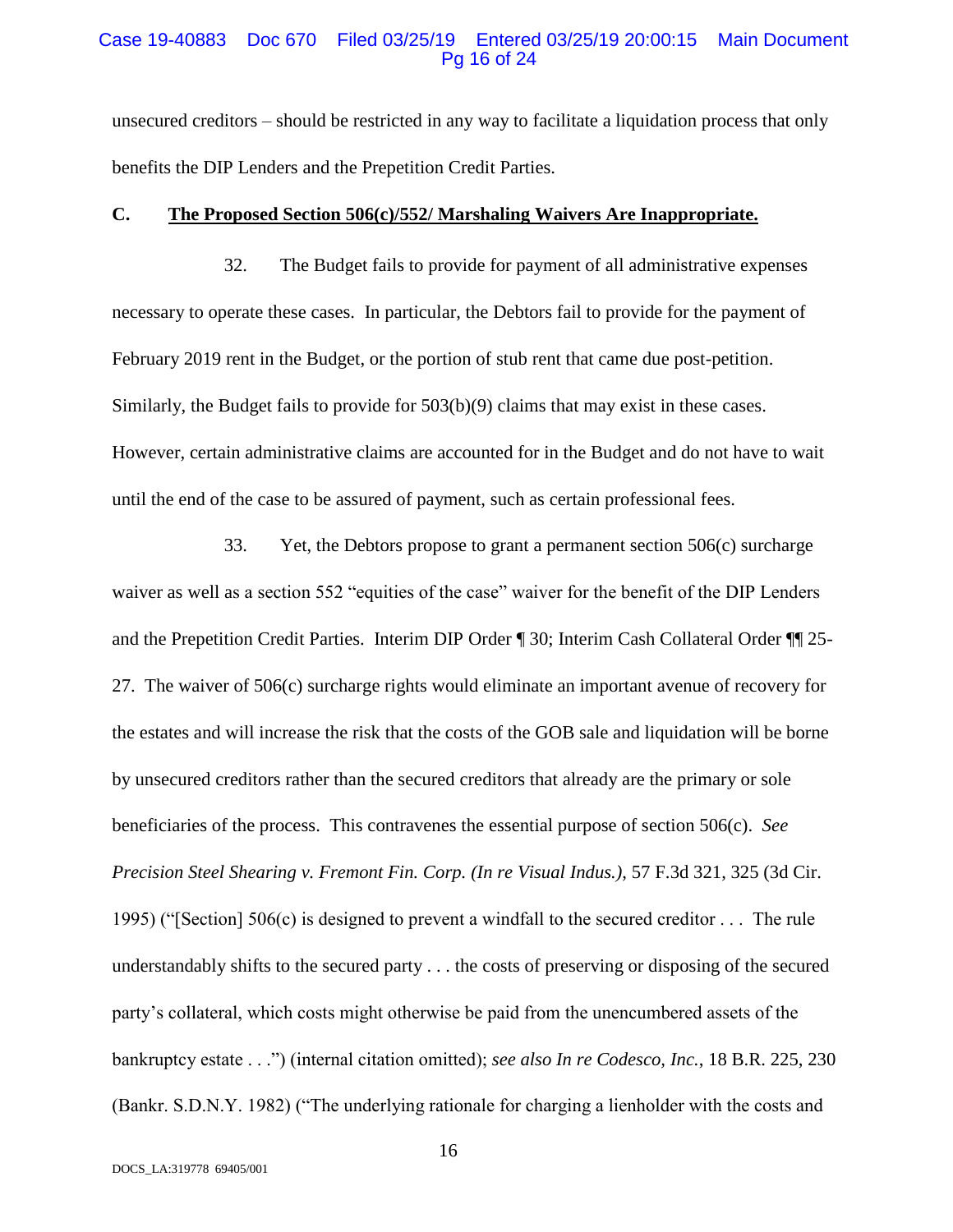# Case 19-40883 Doc 670 Filed 03/25/19 Entered 03/25/19 20:00:15 Main Document Pg 17 of 24

expenses of preserving or disposing of the secured collateral is that the general estate and unsecured creditors should not be required to bear the cost of protecting what is not theirs"); *In re Visual Indus., Inc.*, 57 F.3d 321, 325 (3d Cir. 1995) ("[Section] 506(c) is designed to prevent a windfall to the secured creditor . . . . The rule understandably shifts to the secured party . . . the costs of preserving or disposing of the secured party's collateral, which costs might otherwise be paid from the unencumbered assets of the bankruptcy estate . . . .") (internal citation omitted); *Kivitz v. CIT Group/Sales Fin., Inc.*, 272 B.R. 332, 334 (D. Md. 2000) (a secured party, and not other creditors, must bear the cost of preserving or disposing of its own collateral.); *In re AFCO Enters., Inc.*, 35 B.R. 512, 515 (Bankr. D. Utah 1983) ("When the secured creditor is the only entity which is benefited by the trustee's work, it should be the one to bear the expense. It would be unfair to require the estate to pay such costs where there is no corresponding benefit to unsecured creditors.").

34. Unsecured creditors cannot be put in a position at the outset of the case that will potentially prejudice them and invade their recoveries. Courts across the country, including in the  $8<sup>th</sup>$  Circuit, have rejected the waiver of surcharge rights under section 506(c) under financing orders for this reason.<sup>11</sup> The estates should retain their surcharge rights against the lenders' collateral, particularly where, as here, the Committee has not yet been provided with

 $\overline{a}$ 

<sup>11</sup> *See, e.g., Hartford Fire Ins. Co. v. Northwest Bank Minn. (In re Lockwood Corp.)*, 223 B.R. 170, 176 (8th Cir. BAP 1998) (holding that provision in financing order purporting to immunize the post-petition lender from Section 506(c) surcharges was unenforceable); *In re Colad Group, Inc.*, 324 B.R. 208, 224 (Bankr. W.D.N.Y. 2005) (refusing to approve post-petition financing agreement to the extent that the agreement purported to modify statutory rights and obligations created by the Bankruptcy Code by prohibiting any surcharge of collateral under section 506(c)); *In re Ridgeline Structures, Inc.*, 154 B.R. 831, 832 (Bankr. D.N.H. 1993) (rejecting cash collateral stipulation between Chapter 11 debtor and secured creditor that contained 506(c) waiver because such a provision is against public policy per se); *In re Brown Bros, Inc.,* 136 B.R. 470, 474 (W.D. Mich. 1991) (holding that a § 506(c) waiver "is not enforceable in light of the congressional mandate that a trustee have the authority to use a portion of secured collateral for its preservation or proper disposal.").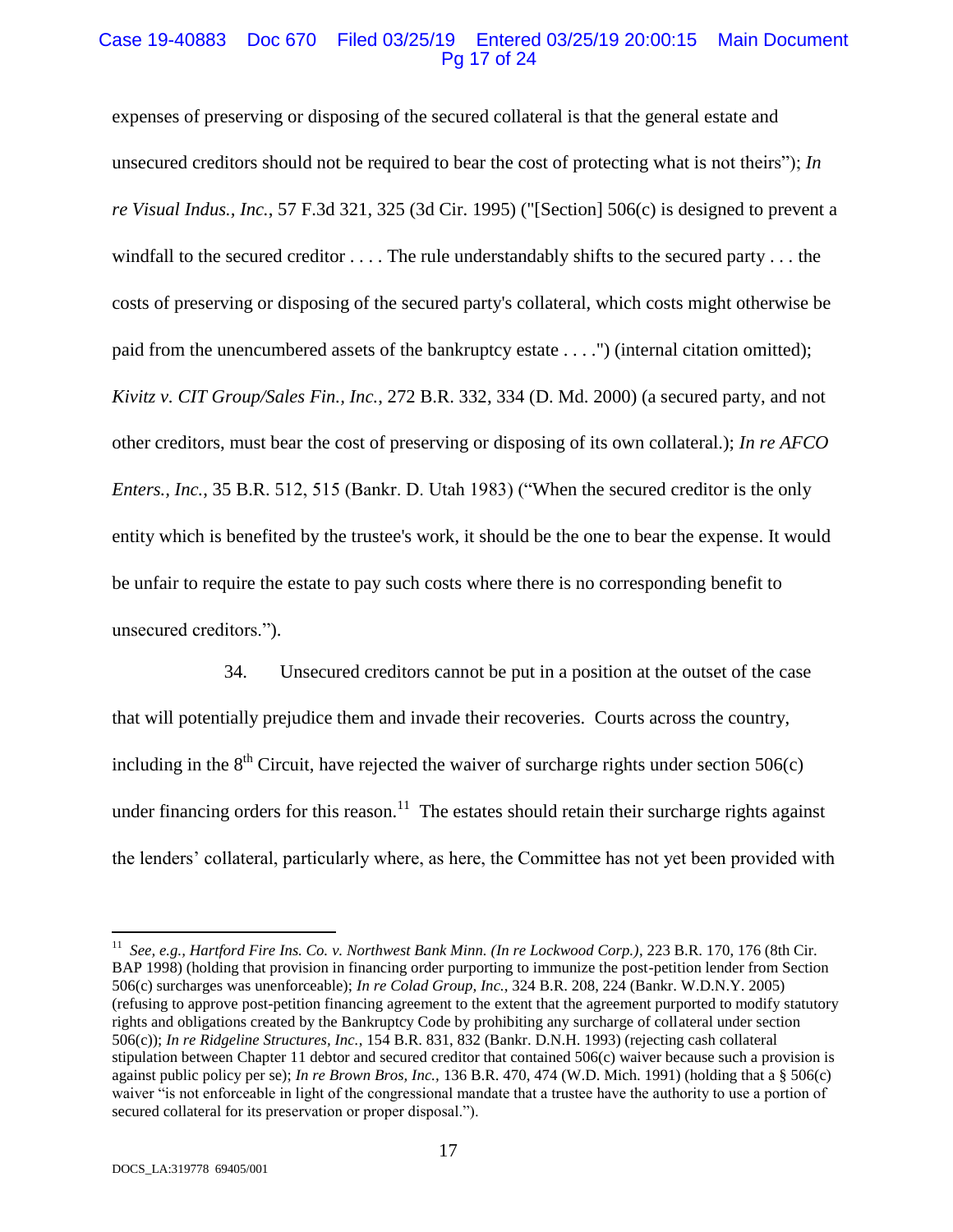#### Case 19-40883 Doc 670 Filed 03/25/19 Entered 03/25/19 20:00:15 Main Document Pg 18 of 24

evidence that the Budget is adequate to fund the administrative costs of these cases. The right of the Debtors to seek surcharge has proved to be an invaluable tool for other troubled retailers to be able to surcharge the costs of administration against lenders' collateral including in the Shopko cases pending in this Circuit. *See Debtors' Motion for an Order (I) Authorizing the Debtors to Surcharge Certain Collateral, (ii) Allowing the Lenders' Secured Claim in an Amount that Accounts for the Surcharge, and (III) Granting Related Relief,* Case No. 19-80064-TLS, [Docket No. 656] (Bankr. D. Neb. 2019).

35. The "equities of the case" exception in section 552(b) of the Bankruptcy Code allows a debtor, committee or other party in interest to exclude postpetition proceeds from prepetition collateral on equitable grounds, including to avoid having unencumbered assets fund the cost of a secured lender's foreclosure. "The purpose of the equity exception is to prevent a secured creditor from reaping benefits from collateral that has appreciated in value as a result of the trustee's/debtor-in-possession's use of other assets of the estate (which normally would go to general creditors) to cause the appreciated value." *In re Muma Servs.*, 322 B.R. 541, 558-559 (Bankr. D. Del. 2005) (quoting *Delbridge* v. *Prod. Credit Ass'n & Fed. Land Bank*, 104 B.R. 824, 826 (E.D. Mich. 1989)). The Court should deny the Debtors' request to waive their rights under section 552(b) of the Bankruptcy Code, which allows a court to disregard a postpetition lien on proceeds based on the "equities of the case." *See* 11 U.S.C. § 552(b).

36. The Court should not allow the Debtors to waive this remedy before allowing parties in interest – including the Committee – to properly examine the "equities of the case." If unencumbered assets are used to increase the value of secured creditors' collateral, then unsecured creditors should be afforded the opportunity to argue that such value inures to them,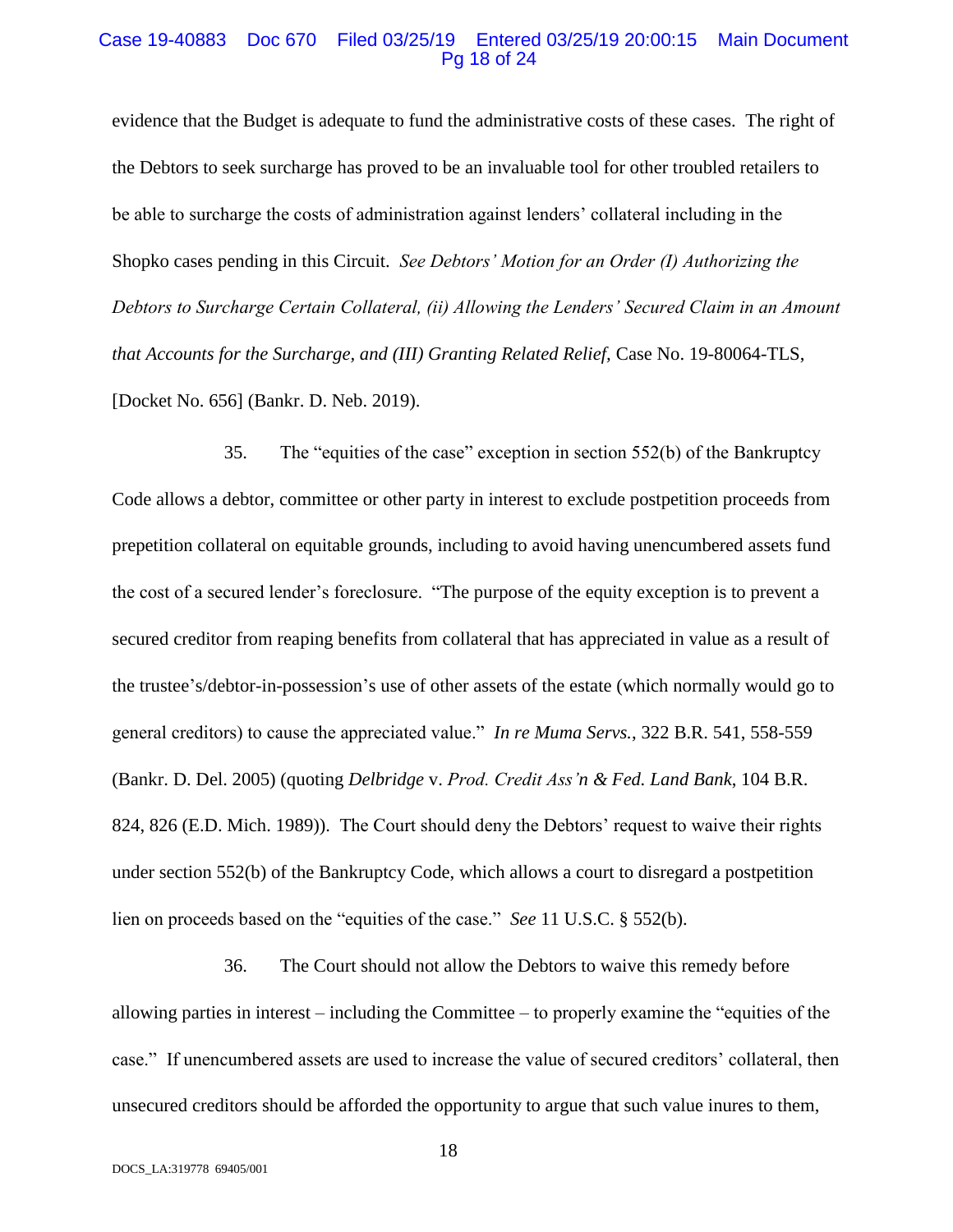#### Case 19-40883 Doc 670 Filed 03/25/19 Entered 03/25/19 20:00:15 Main Document Pg 19 of 24

and not to secured creditors. *See, e.g., In re Metaldyne Corp.*, No. 09-13412 (MG), 2009 WL 2883045, at \*6 (Bankr. S.D.N.Y. June 23, 2009) ("[T]he Court, in its discretion, declines to waive prospectively an argument that other parties in interest may make. If, in the event, the Committee or any other party [in] interest argues that the equities of the case exception should apply to curtail a particular lender's rights, the Court will consider it."); *Sprint Nextel Corp. v. U. S. Bank Nat'l Ass'n (In re TerreStar Networks, Inc.)*, 457 B.R. 254, 272-73 (Bankr. S.D.N.Y. 2011) (request for section 552(b) waiver was premature because factual record not fully developed). Particularly here, where the Debtors had significant assets that were unencumbered as of the Petition Date, this argument may be a valuable tool for unsecured creditors to argue that the lenders' liens should not extend to the disposition of likely hundreds of leases in bankruptcy under the equities of the case exception.

37. Equitable marshalling in this case also may be important to enable asset values to be maximized for the estate. *See Ramette v. United States (In re Bame)*, 279 B.R. 833 (8<sup>th</sup> Cir. BAP 2002) (marshaling doctrine invoked against taxing authorities to benefit of estate's unsecured creditors); *Official Comm. v. Hudson United Bank* (*In re America's Hobby Center Inc.)*, 223 B.R. 275, 287 (Bankr. S.D.N.Y. 1998). Yet, the Prepetition Credit Parties are offering the estate nothing that justifies any of these waivers. They seek to have a case run for their benefit, but have agreed to no carve out for the general administrative expenses of vendors or landlords to be incurred before or after a termination event and want to take advantage of the Bankruptcy Code to maximize the value of their collateral, while cutting off the estate's surcharge and similar rights under sections 506(c) and 552(b) of the Bankruptcy Code and under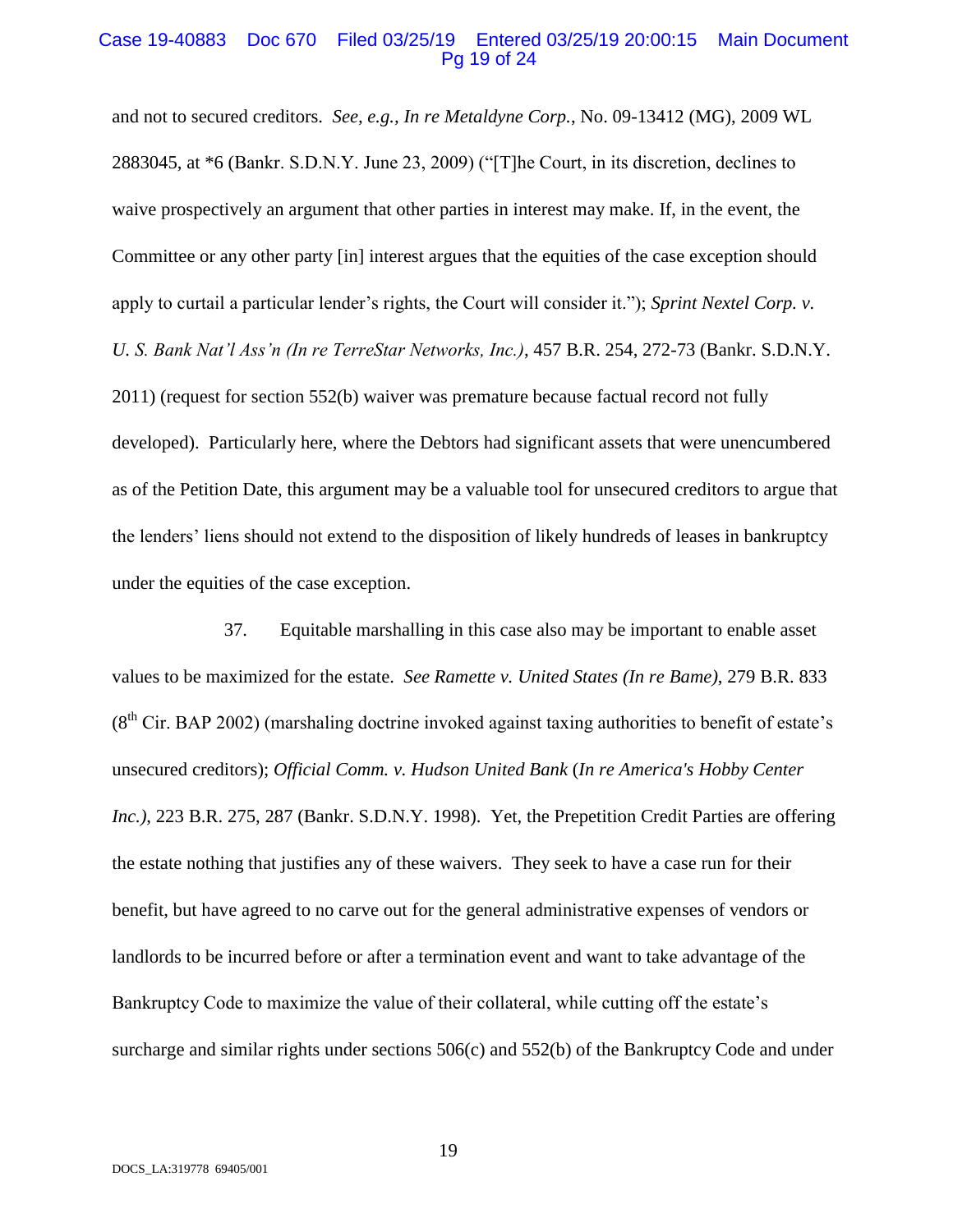#### Case 19-40883 Doc 670 Filed 03/25/19 Entered 03/25/19 20:00:15 Main Document Pg 20 of 24

the doctrine of equitable marshalling. For these reasons, these proposed waivers should be stricken.

38. In the alternative, the Prepetition Credit Parties should be required to satisfy their claims from encumbered collateral and look to unencumbered assets (such as avoidance actions) last. Such relief has been granted in Bankruptcy Courts across the country. *See, e.g., In re Frank Theatres Bayonne/South Cove, LLC*, Case No. 18-34808 (SLM), Docket No. 212 at ¶ 9 (Bankr. D. N.J. Jan. 28, 2019); *In re Westmoreland Coal Co.*, Case No. 18-35672 (DRJ), Docket No. 520 at ¶ 37 (Bankr. S.D. Tex. Nov. 15, 2018); *In re Samuel's Jewelers, Inc.*, Case No. 18-11818 (KJC), Docket No. 252 at ¶ 5 (Bankr. D. Del. Sept. 18, 2018); *In re Nine West Holdings, Inc.*, Case No. 18-10947 (SCC), Docket No. 450 at ¶ 10(f) (Bankr. S.D.N.Y. June 28, 2018); *In re The Weinstein Company Holdings LLC*, Case No. 18-10601 (MFW), Docket No. 267 at ¶ 11(c) (Bankr. D. Del. Apr. 19, 2018); *In re The Bon-Ton Stores, Inc.*, Case No. 18-10248 (MFW), Docket No. 352 at ¶ 7 (Bankr. D. Del. Mar. 12, 2018); *In re International Shipholding Corp.*, Case No. 16-12220 (SMB) at ¶ 13 (Bankr. S.D.N.Y. Sept. 21, 2016).

# **D. Other Objections**

39. *Adequate Protection Too Rich for ABL Lenders*. Throughout the initial 13 weeks of these cases, the Debtors project an ending cash balance of over \$30 million, while at the same time projecting \$195 million of payments on account of the ABL Obligations. Given the ABL Lenders' equity cushion and rapid paydown (indeed, Debtors' counsel at the second day hearing in these cases on March 14, 2019 that \$85 million had already been paid down on account of the ABL Obligations), the full panoply of adequate protection proposed in favor of the ABL Lenders is simply unjustifiable (default interest, fees, indemnity account of \$500,000).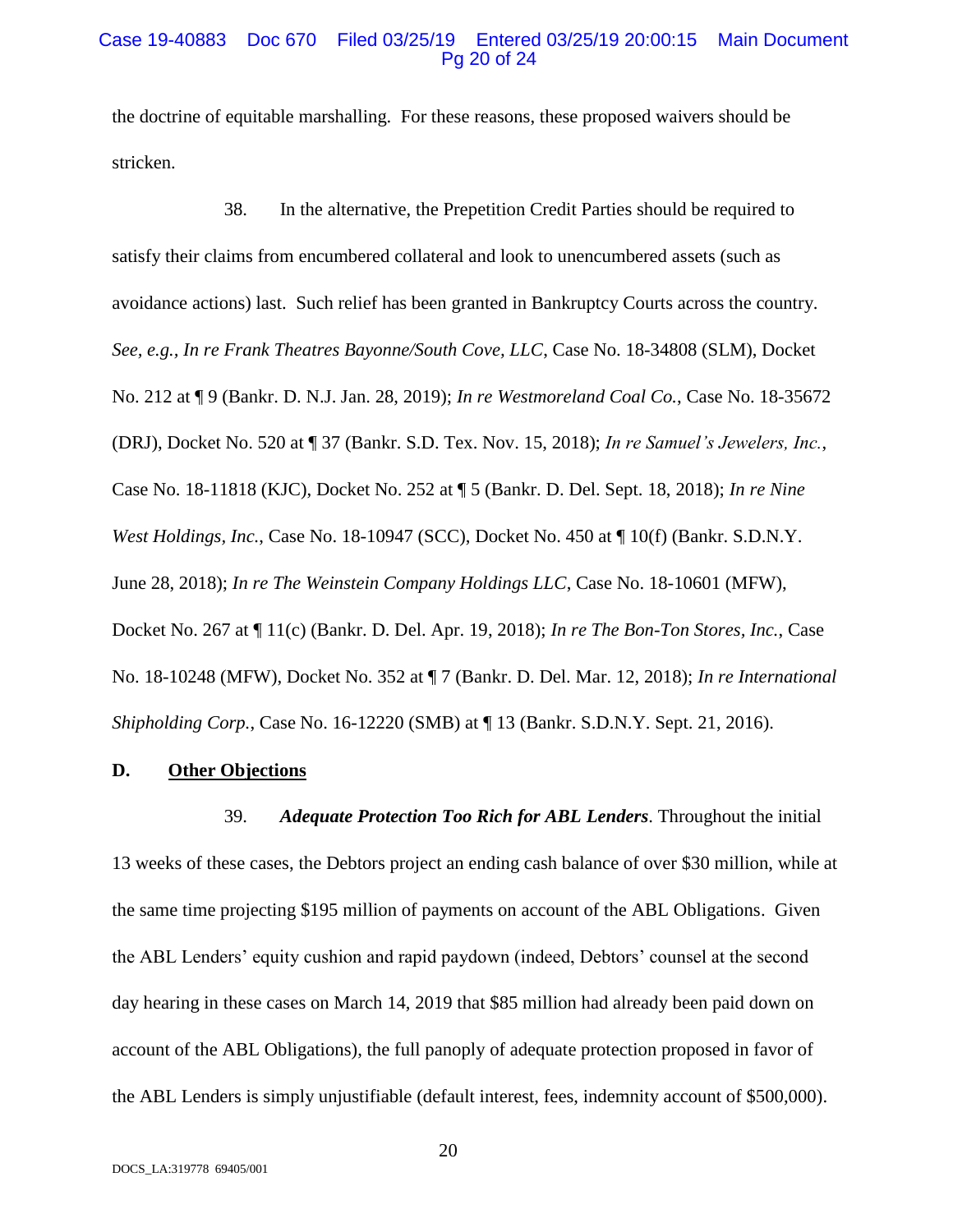#### Case 19-40883 Doc 670 Filed 03/25/19 Entered 03/25/19 20:00:15 Main Document Pg 21 of 24

40. *Discriminatory Carveout for Committee*. The Debtors propose to cap the Committee professionals' fees, but not the Debtors'. The Debtors also propose that their professionals are not subject to any budgeted line item, but the Committee's professionals must live within a budgeted line item. *See* Interim Cash Collateral Order ¶ 18. When examining the Budget, the Debtors propose a line item for the Committee's professionals that is less than half of the amount proposed for their claims agent, which is artificially low. There is no basis to treat the Creditors' professionals differently and worse than the Debtors' professionals.

#### 41. *Challenge Provisions for Non-Insider Lenders Inadequate*. The

Committee is given 60 days after appointment of the Committee to investigate the validity of the prepetition lenders' liens. Interim Cash Collateral Order at ¶ 22. This is an unreasonably short period under the circumstances of this case, where the Debtors have both domestic and international entities with 178 bank accounts (both domestic and foreign), several of whom have only partially pledged their assets. Moreover, the Committee is given only a \$75,000 investigation budget to investigate the validity and priority of the lenders' liens, and to investigate the existence of potential claims against the lenders in respect of their pre-petition facilities. *Id.* at ¶ 19. Given that the Debtors operate their businesses internationally, the lien searches alone will likely exhaust a significant portion of the \$75,000 budget. The Committee requests that this amount be increased to \$150,000.

42. *DIP Milestones Too Short*. The Debtors are required to comply with certain case milestones set forth in Schedule 7.17 of the DIP Credit Agreement. These provisions are inappropriate because they do not provide adequate time for the Debtors to commence a sale of the Latin American business, develop a complex transition plan and preserve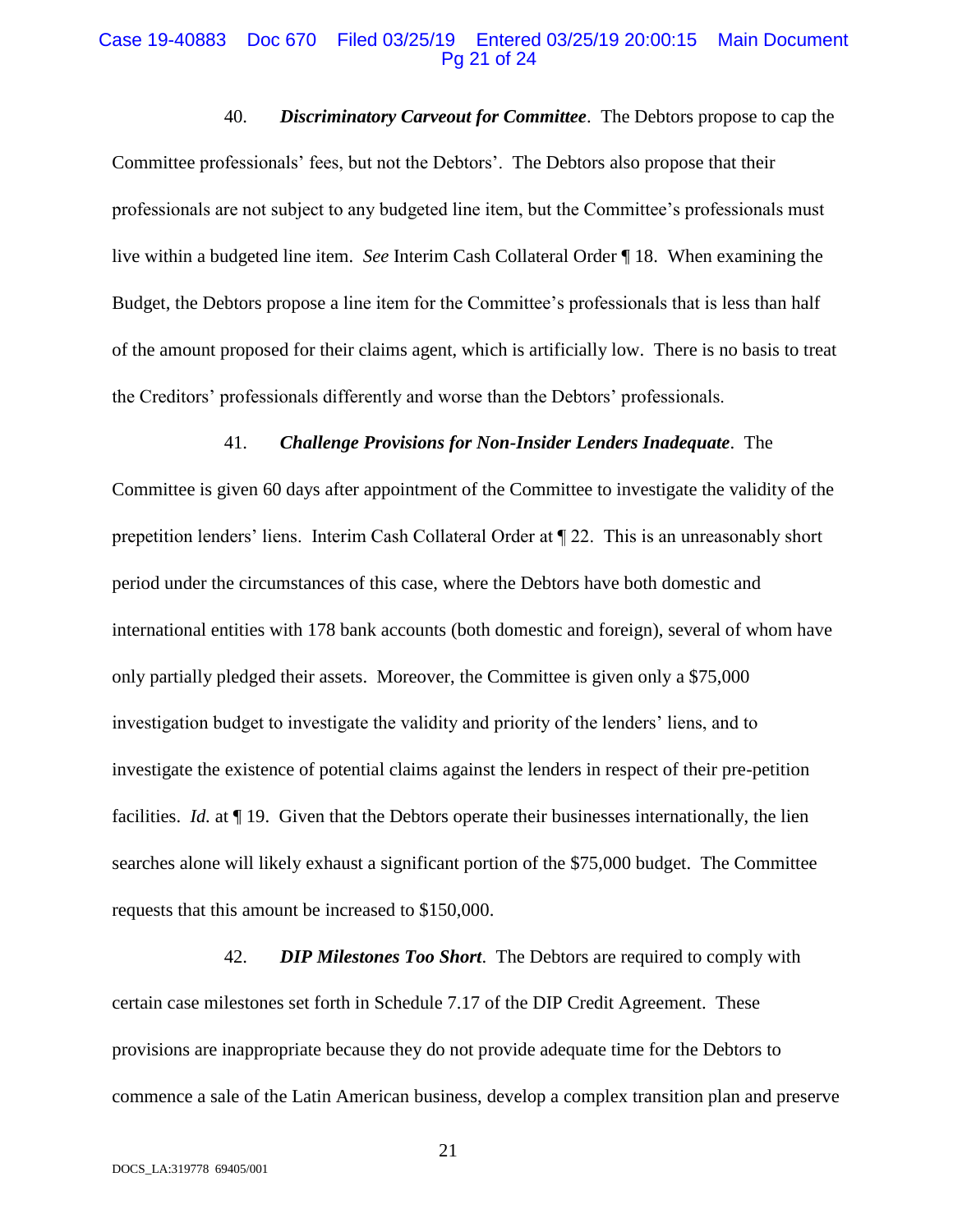# Case 19-40883 Doc 670 Filed 03/25/19 Entered 03/25/19 20:00:15 Main Document Pg 22 of 24

the planned royalty streams therefrom and relating to the franchise business. Further, the GOB sales at the North American stores are not expected to conclude until the end of June 2019. Each of these processes must be either concluded or sufficiently developed to determine their values and any Term Lenders' deficiency claim before a plan can be negotiated. The Committee, therefore, objects to any case milestones, but if any are imposed, would propose the following extended deadlines:

| <b>Event</b>                                       | <b>Deadline</b> | <b>Revised Deadline</b> |
|----------------------------------------------------|-----------------|-------------------------|
| Delivery to the DIP Lenders of a transition        | March 31, 2019  | July 15, 2019           |
| services plan relating to the operation or sale of |                 |                         |
| the LatAm Business and the Debtors'                |                 |                         |
| information technology and intellectual property   |                 |                         |
|                                                    |                 |                         |
| File Acceptable Plan                               | May 3, 2019     | August 15, 2019         |
| Disclosure Statement Order Entered                 | May 31, 2019    | September 15, 2019      |
| <b>GOB Sales Conclude</b>                          | June 15, 2019   |                         |
| <b>Confirmation Order Entered</b>                  | June 28, 2019   | October 15, 2019        |

43. *Credit Bid Not Appropriate in Order*. The Debtors propose to grant the

Prepetition Credit Parties/DIP Lenders ("Lenders") an automatic and unlimited credit bid.

Interim Cash Collateral Order at ¶ 34; Interim DIP Order at ¶ 43. Such provisions are over-

reaching and may chill bids in the future.

44. *Additional Insureds*. The Lenders should not be added as additional

insureds on D&O policies and other commercial tort policies as those underlying assets were unencumbered as of the Petition Date. Interim DIP Order at ¶ 38; Interim Cash Collateral Order at ¶ 36.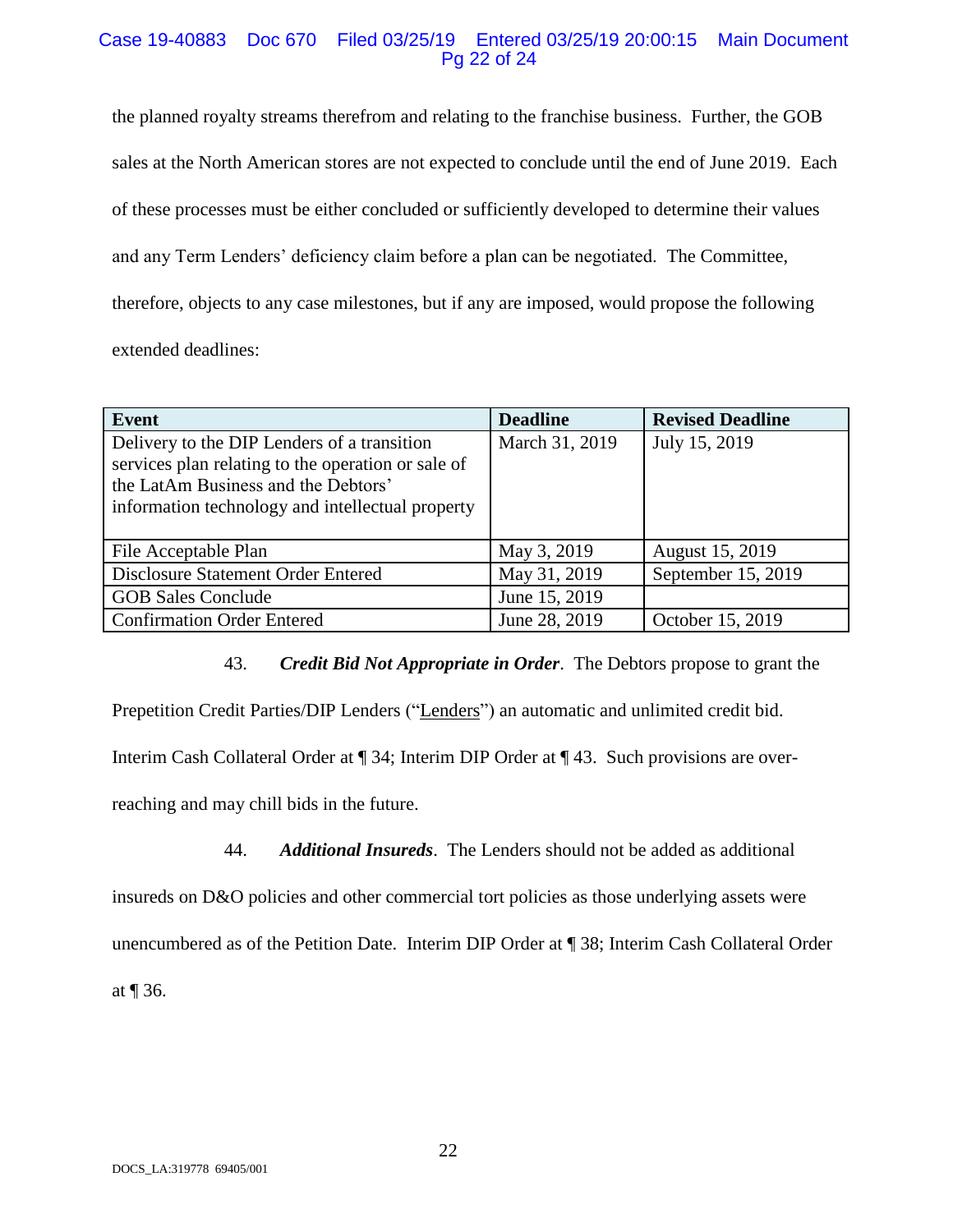#### Case 19-40883 Doc 670 Filed 03/25/19 Entered 03/25/19 20:00:15 Main Document Pg 23 of 24

45. *Lender Liability*. The Lenders should not be absolved from pre-petition conduct until the expiration of the Challenge Period. Interim DIP Order at ¶ 37; Interim Cash Collateral Order at ¶ 35. Alden should be excluded from the benefits of this paragraph.

46. *Reporting*. The Committee should be provided with reporting concurrently with the Lenders. Interim DIP Order at ¶ 26; Interim Cash Collateral Order at ¶ 12.

47. *Modifications*. The Debtors should not be permitted to modify the Budget absent advance notice to the Committee. Interim DIP Order at ¶ 13; Interim Cash Collateral Order at ¶ 6.

### **IV. RESERVATION OF RIGHTS**

48. The Committee expressly reserves all rights, claims, defenses, and remedies, including, without limitation, to supplement and amend this Objection, to raise further and other objections to the Motions and the forms of final orders, and to introduce evidence prior to or at any hearing regarding the Motions in the event that the Committee's objections are not resolved prior to such hearing.

49. Contrary to the requirements of Federal Rule of Bankruptcy Procedure  $4001(c)(1)(A)$ , the Committee notes that the DIP Credit Agreement was not filed with the DIP Motion, but was rather filed late on March 15, 2019 (14 days after the DIP Motion was filed).